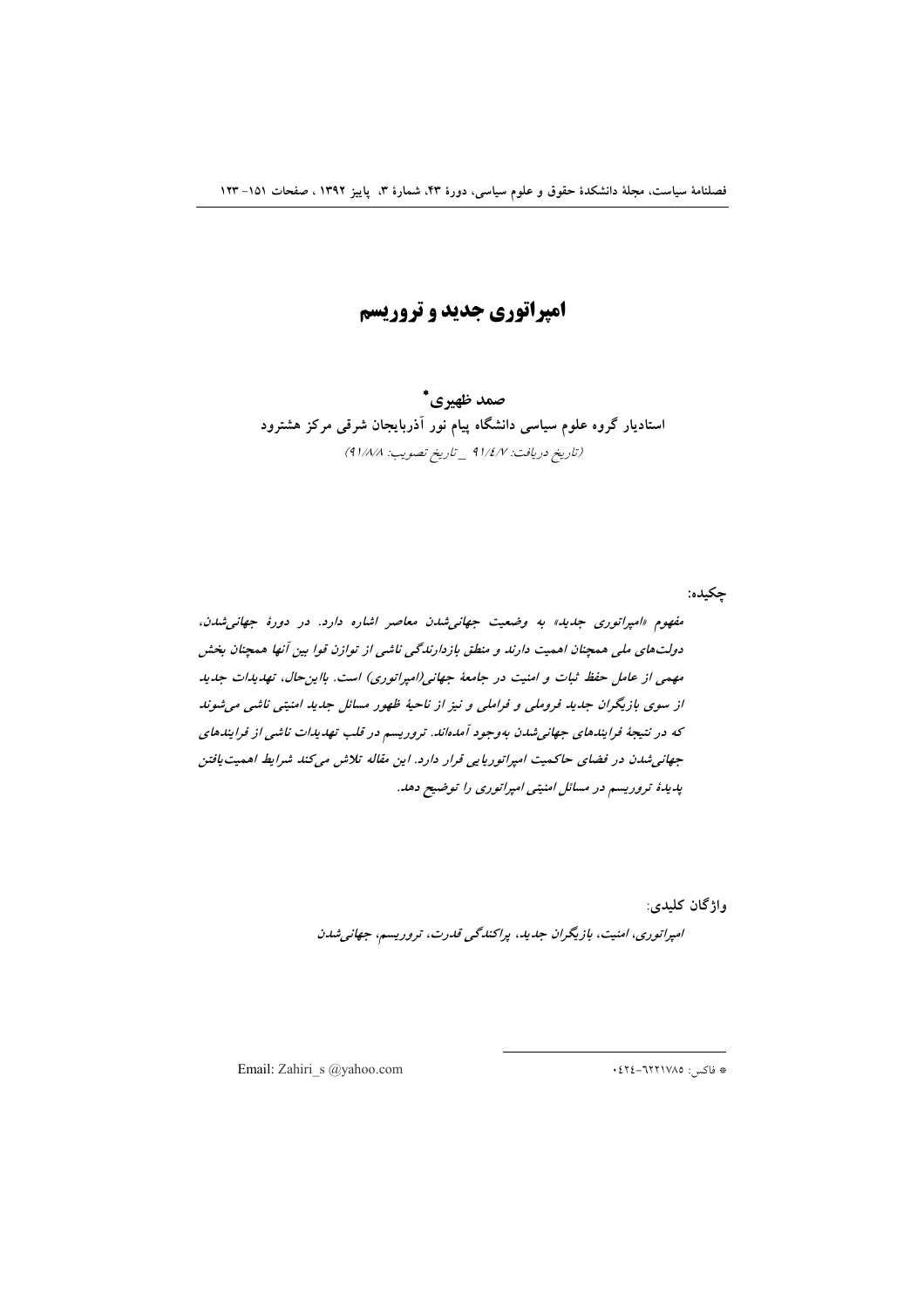### ۱. نظریهٔ امیراتوری

مفهوم امپراتوری، تداعیکنندهٔ بیمرزی است و هیچ حدی را نمیشناسد. مفهوم امپراتوری، دلالت بر رژیمی دارد که تمامیت فضایی را تحت سیطرهٔ خود درآورده است و بر سراسر جهان متمدن فرمان میراند. مفهوم امپراتوری، خودش را بهعنوان یک رژیم تاریخی که در فتح و تسخیر ریشه دارد نشان نداده، بلکه ذات خویش را بهعنوان نظمی که تاریخ را به حالت تعلیق درآورده و از این طریق وضعیت موجود امور را تا ابد ثابت نگهداشته، عرضه کرده است. از دیدگاه امپراتوری، این وضعیت پایدار خواهد بود و اشیا در آن خواهند ماند و همواره میل به ماندن در آن وجود دارد. به دیگر سخن، امپراتوری فرمانروایی خود را نه بهعنوان لحظهای گذرا در حرکت تاریخ، بلکه بهعنوان رژیمی بدون مرزهای زمانبندی شده اعمال میکند و در این معنا پدیدهای است خارج از تاریخ یا در پایان آن. فرمانروایی امپراتوری بر تمام لایههای نظم اجتماعی که تا ژرفای جهان اجتماعی کشیده شدهاند، اعمال می شود. امیراتوری نه فقط سرزمین و جمعیت را سازمان میدهد، بلکه دقیقاً گسترهای زیستی را که برای حیات آنان لازم است می آفریند. امپراتوری نه تنها کنشهای متقابل انسانی را تنظیم میکند، بلکه می خواهد مستقیم بر طبیعت آدمی حکمرانی کند. ابژهٔ حکمرانی امپراتوری، زیستِ اجتماعی در کلیت خویش است و از همین روست که صورت پارادایماتیک قدرت مشرف بر حیات را عرضه می کند. سرانجام، اگرچه کردار امپراتوری سراسر در خون شناور است، مفهوم امپراتوری همواره وقف صلح شده است (نگری و هارت،۱۳۸٤،صص۲۳-۲۱).

# ۰۱۱. نظم امیراتوریایی در جهان جدید

صورتبندی نظم جهانی امپراتوریایی جدید در قالب یک صورتبندی حقوقی آشکار شده است. مفهوم حقوقی امپراتوری طی یک سنت اروپایی به ما رسیده است که پیشینه و تبارش به روم باستان بازمیگردد. در روم باستان، مفهوم امپراتوری مقولههای حقوقی و ارزشهای اخلاقی عام را وحدت می بخشید و آنها را بهعنوان یک کل ارگانیک به تعامل وامیداشت. مفهوم امپراتوری تحت هدایت رهبری واحد است و قدرت واحدهای را نشان میدهد که صلح و آرامش را تضمین و حقایق اخلاقی آن را تولید میکند. نیروی الزامآوری به قدرت واحده داده شده است تا هرگاه که لازم شد «جنگ عادلانه» را علیه بربرها و وحشیها در بیرون مرزها، و در داخل عليه طاغيان تدارك ببيند (Khadduri, 1984, 13-38).

می توانیم برخی از نشانههای عمدهٔ تولد دوبارهٔ مفهوم امپراتوری را شناسایی کنیم. یکی از این نشانهها، تمایل مجدد به مفهوم «جنگ عادلانه» و کارایی آن است. به طور سنتی، این مفهوم بر این اندیشه مبتنی است که وقتی دولتی با تهدید، تهاجم و حملهای که تمامیت ارضی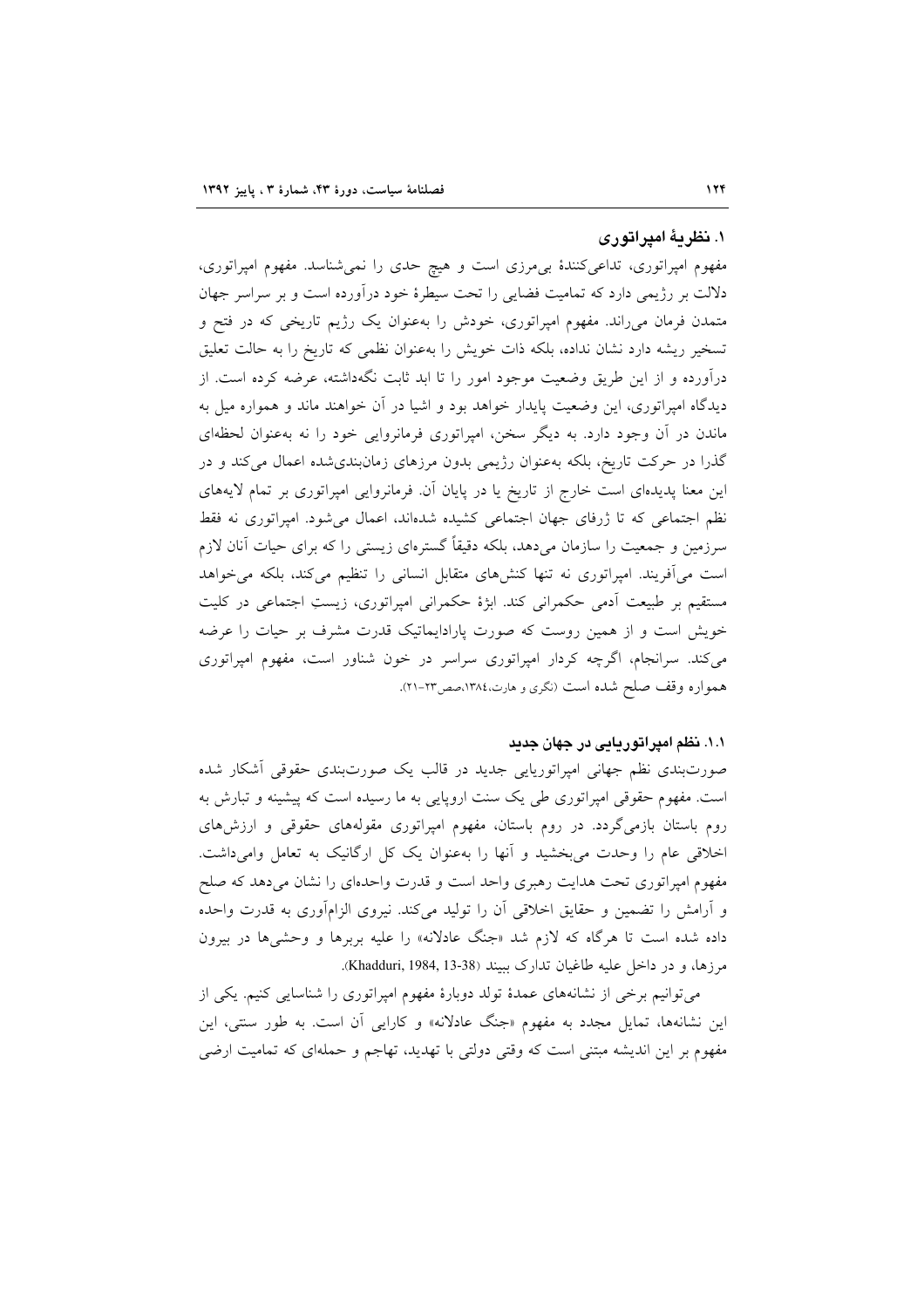و استقلال سیاسی اش را بهخطر می اندازد روبرو شود، حق جنگ کردن دارد. مفهوم سنتی جنگ عادلانه شامل تکریم جنگ و ستایش آن بهعنوان ابزاری اخلاقی است، اما اندیشهٔ سیاسی مدرن و اجتماع بینالمللی دولت \_ ملتها بهطور مصمم أن را نفی کرده است. دو ویژگی دوباره ظاهر شدهاند: از یک سو، جنگ به اقدام مراقبتی تقلیل یافته و از سوی دیگر، قدرت جدیدی که می تواند بهطور مشروع کارویژههای اخلاقی را از طریق جنگ اعمال کند، تقدیس شده است. بااینهمه، این مفهوم، امروزه نوعآوریهای اساسی دارد. جنگ عادلانه دیگر عملی تدافعی برای تضمین بقا و پایداری «مدینهٔ جهانی» نیست، بلکه تبدیل به فعالیتی شده که فی نفسه موجه و مجاز است. دو مؤلفهٔ متفاوت در مفهوم جنگ عادلانه وجود دارد: نخست، مشروعیت دستگاه نظامی که بنیادی اخلاقی دارد؛ دوم، اثربخشی کنش نظامی برای دستیابی به نظم و صلح مطلوب. سنتز این دو مؤلفه، در واقع می تواند عاملی اصلی باشد که سنت جدید امپراتوری و بنیانهایش را تعیین میکند. امروز دشمن، همانند خودِ جنگ بیدرنگ تکریم میشود. دشمن، به موضوعِ سرکوبِ مراقبتی مدام فروکاسته شده و بهعنوان یک خصم و یک تهدید مطلق برای نظم اخلاقی، صورت ضروری یافته است. احیای مفهوم جنگ عادلانه شاید فقط نشانهای از ظهور امپراتوری باشد؛ اما چه نشانه قدرتمند و دلالتگری! (مارت و نگری، ممان،  $2.5 - 2 - 77$ .

امپراتوری نه بر مبنای خود زور، بلکه بر مبنای توان نمایش زور، در خدمت حق و صلح ساخته می شود. گسترش امپراتوری ریشه در خط سیر درونی تضادهایی دارد که قصد برطرفکردنشان را دارد. پس وظیفهٔ نخست امپراتوری افزایش قلمرو توافقاتی است که از قدرتش حمایت میکنند. نیروهای محرک و مفصل بندیهای نظم جدید حقوقی فراملی، بهشدت با ویژگیهای جدید ترتیبات درونی عبور از مدرنیته به پسامدرنیته همخوانی دارد. این همخوانی نه صرفاً «قیاس بومی- محلی» برای سیستم بینالمللی، بلکه «قیاس فراملی» برای سیستم قانونی داخلی است (ر.ی. مونگ جوکه، ۱۳۸۵، صص۵۸-۵۱). مشخصههای اصلی هر دو سیستم، شامل هژمونی بر اقدامات حقوقی چون رویه، بازداری و توجه اتهام میباشد. هنجارمندی، مجازات و سرکوب تابع اینهاست و درون جریانهای تکامل رویهای شکل گرفتهاند. دلیل انطباق نسبی اما موثر نقش جدید حقوق داخلی و حقوق فراملی، بیش از هر چیزی ریشه در این واقعیت دارد که اینها در یک زمینه عمل میکنند؛ یعنی در زمینهٔ بحران. بحران در حوزهٔ عملکرد حقوقی باید توجه ما را به "حذف" که در لحظهٔ تولید آن مؤثر و کارگر است، معطوف کند. حقوق داخلی فراملی هر دو با حذفی بودن تعریف می شود. برای کنترل و سلطه بر چنین وضعیت سیالی، دستیابی اقتدار مداخلهگرا به این عوامل ضروری است؛ یکی توان تعریف تقاضاهای مداخله، همواره به شیوهٔ حذفی، و دیگری توان بهحرکت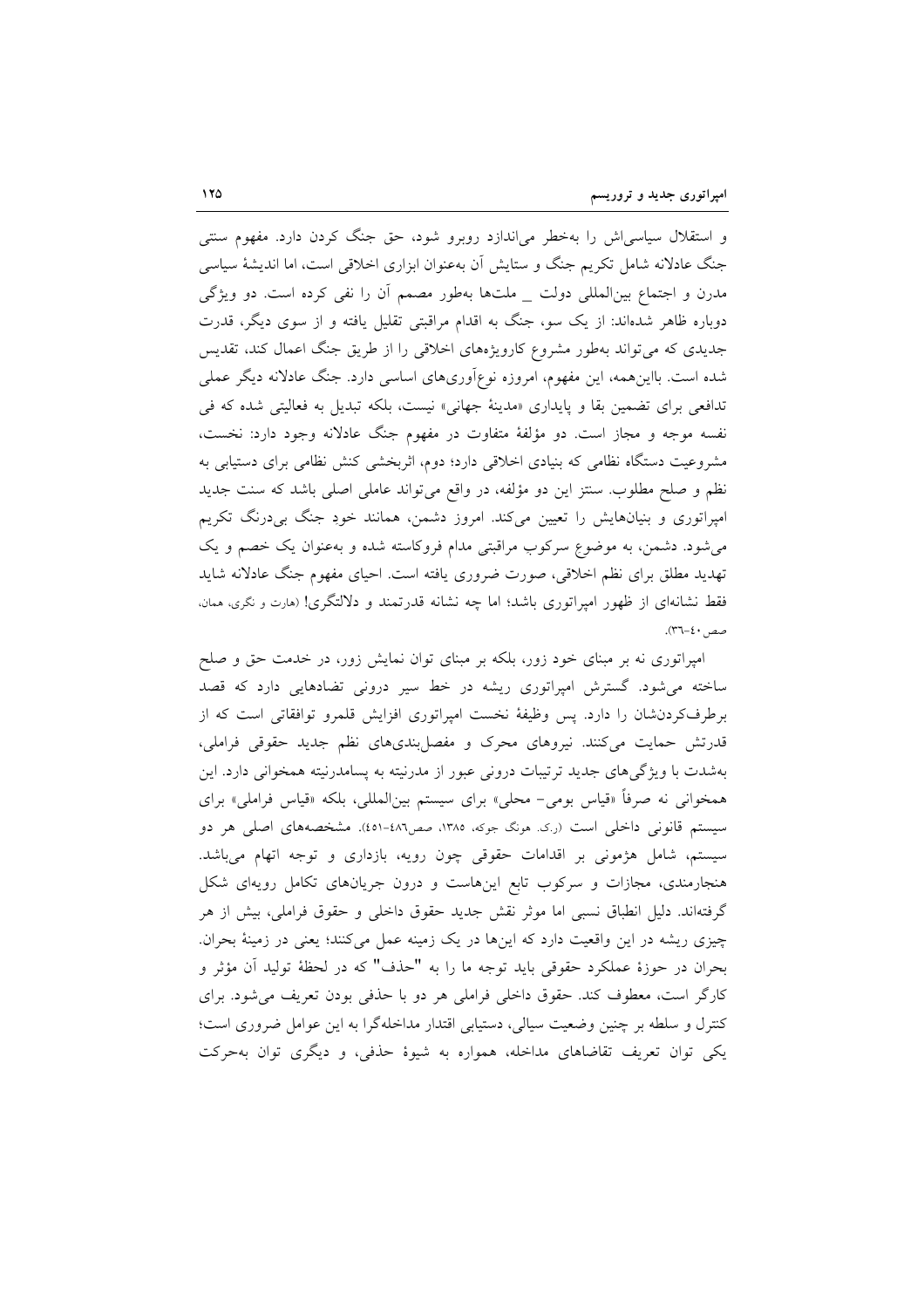درآوردن نیروها و ابزارهایی که به شیوههای مختلف میتوانند برای تنوع و تکثر تنظیمات در بحران بهكار روند. بنابراين در اينجا از طريق حذفي بودن مداخله، صورتي از حق متولد شده که واقعاً نوعی حق مراقبت است (مارت و نگری، ۱۳۸٤، ص٤٠).

امروز امیراتوری بهعنوان مرکزی که از جهانی شدن شبکههای تولید حمایت می کند، ظاهر می شود و تور بسیار فراگیرش را گسترانده است تا تمام مناسبات قدرت را در آغوش نظم جهانی خویش بکشد و درعین حال پلیسی قدرتمند را به صحنه می آورد که علیه بربرهای جدید و بردگان شورشی که این نظم را تهدید می کنند، اقدام کند.

# ١.٢. قدرت سداسي مشرف بر حدات

میشل فوکو عبوری تاریخی و دورانساز را در صورتبندیهای اجتماعی، از جامعهٔ انضباطی تا جامعهٔ کنترلی تشخیص میدهد. در جامعهٔ انضباطی، قدرت انضباطی از طریق نهادهای انضباطی (زندان، کارخانه، آسایشگاه، بیمارستان، دانشگاه، مدرسه و نهادهای مشابه) که قلمرو اجتماعی را ساختبندی میکند، اعمال میشود. در نتیجه، قدرت انضباطی بهواسطهٔ منطق خاص عقلانیتی انضباطی، با سازماندهی پارامترها و محدودیتهای اندیشه و عمل، و مجازات کردن رفتار مجرمانه و یا تجویز رفتار هنجارمند، حکمرانی میکند. اما در جامعهٔ کنترلی سازوکارهای سلطه در حوزهٔ اجتماعی، بسیار «دموکر اتیکتر» و درون بودیتر می شود و قدرت از طریق ماشینهایی، مستقیماً بر مغزها (بر سیستم ارتباطی، شبکههای اطلاعات و غیره) و بدنها (در سیستمهای رفاه، فعالیتهای نظارتشده و غیره) اعمال می شود و از طریق بهنجارسازی و بهصورت درونی، اعمال مشترک روزانهٔ ما را شکل میدهد. اما برخلاف انضباط، این کنترل از طریق شبکههای انعطافپذیر و پرنوسان کاملاً به خارج از حوزههای سازماندهی شدهٔ نهادهای اجتماعی گسترش یافته است. این قدرت، قدرت مشرف بر حیات یا قدرت زیستی \_ سیاسی است که زندگی اجتماعی را تنظیم میکند، جهت میدهد، تفسیر و جذب میکند و دوباره مفصل بندی می نماید. قدرت تنها زمانی می تواند به سلطهای مؤثر بر تمام حیات مردم دست یابد که به کارکردی حیاتی و مطلق تبدیل شود که هر فردی در آن مطابق خواست خود به فعالیت می پردازد. به گفتهٔ فوکو: «زندگی، اکنون به ابژهٔ قدرت تبدیل شده است». بالاترین کارکرد این قدرت آن است که زندگی را کاملاً احاطه کند. زمانی *ک*ه قدرت بهطور کامل زیستی \_ سیاسی شود، کل بدن اجتماعی را ماشین قدرت شکل میدهد و در فضای مجازی آن رشد می یابد. این رابطه، رابطهای باز، کیفی و عاطفی است. ازاین رو، قدرت بیانگر کنترلی است که در تمامی ژرفای آگاهیها و بدنها و درعینحال در تمامی مناسبات اجتماعی بسط و گسترش یافته است (دلور، ۱۳۸۹، صص۷۲-٤۷).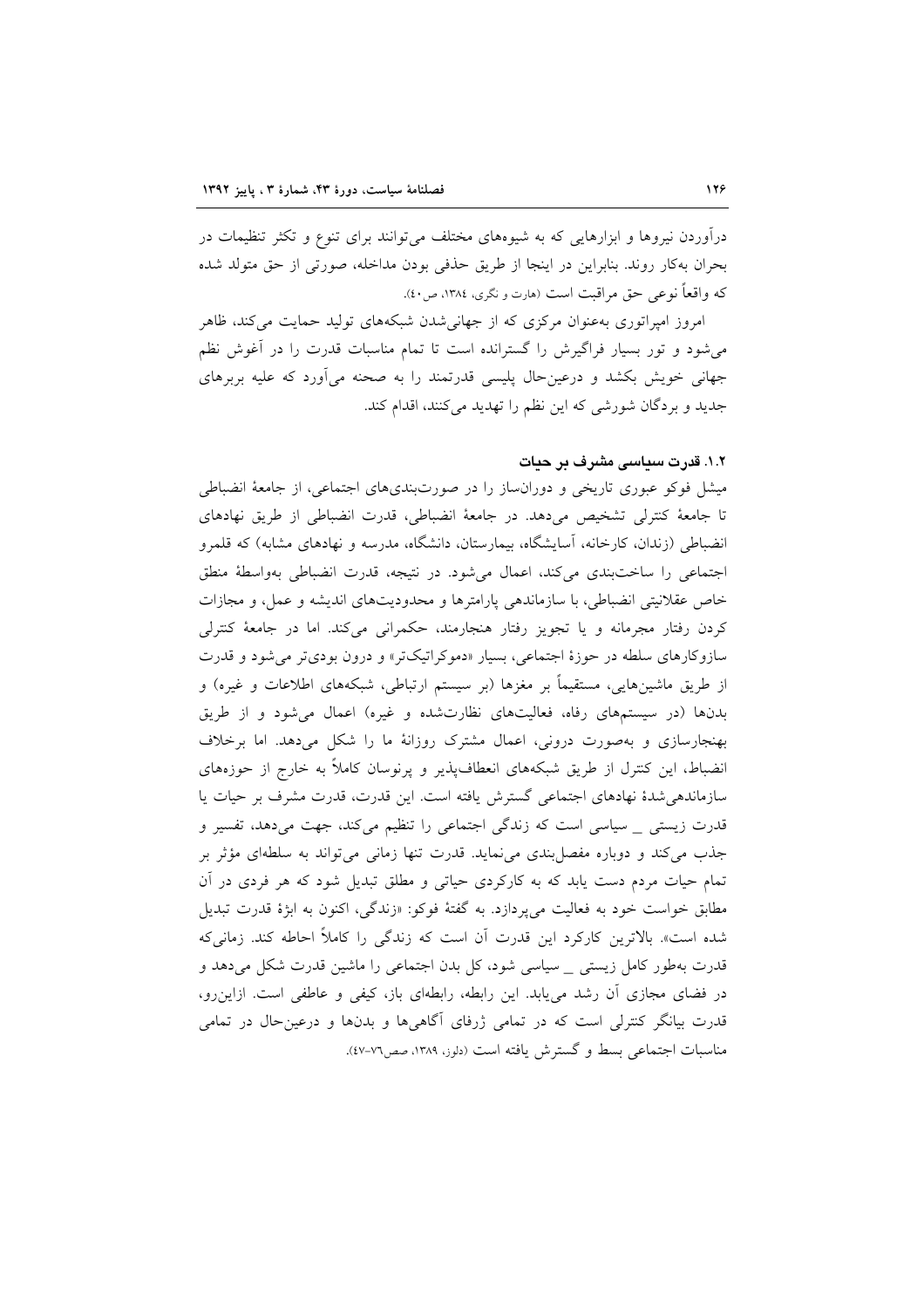#### ٣.١. مداخله

چارچوب جدید مشروعیت امیراتوریایی، صورتها و مفصل بندیهای جدید اعمال زور مشروع را شامل می شود. قدرت جدید در طول شکل گیری خود درعین حال که بنیانهای مشروعیتش ساخته می شود، باید کارآیی زور را نیز نشان دهد. در واقع مشروعیت قدرت جدید تا حدودی مستقیماً مبتنی بر کارایی استفاده از زور است. آرایش های ماشین امپراتوریایی از طريق مجموعه كاملي از ويژگي هاي جديد تعريف مي شود؛ ويژگي هايي چون محدودهٔ بدون مرز فعالیتها، یگانهسازی و محلی سازی نمادین اقدامات و پیوند دادن اقدام سرکوبگرانه با تمام جنبههای ساختار زیستی \_ سیاسی جامعه. این وضعیت، وضعیت «مداخله» است (هارت و نگري، همان، ص٥٩-٥٨ و برژينسکي،١٣٨٣، ص٢٨).

در واقع زرادخانهٔ زور مشروع برای مداخلهٔ امپراتوری بسیار پهناور و گسترده است و نهتنها شامل مداخلهٔ نظامی میشود، بلکه در بردارندهٔ دیگر اشکال مداخله، همچون مداخلهٔ اخلاقی و مداخلهٔ حقوقی نیز هست. در حقیقت، قدرت مداخلهٔ امپراتوری را نه با سلاحهای مرگبار، بلکه باید با ابزارهای اخلاقی اش شناخت. مداخلهٔ اخلاقی، امروز از سوی مجموعههای متعددی اعمال میشود که شامل رسانههای خبری و سازمان های مذهبی میگردد. اما مهم تر از همه، آنهایی است که بهاصطلاح «سازمان های غیردولتی» نامیده میشوند. این سازمان ها دقیقاً به این دلیل که مستقیماً بهدست دولت اداره نمی شوند، تصور می شود که بر مبنای اصول انساندوستانه و اخلاقی فعالیت میکنند. این اصطلاح به گروه های متعدد و گستردهای اشاره دارد. اما در اینجا سازمان های جهانی، محلی و منطقهای موردنظر است که به امداد و حمایت از حقوق انسانی اختصاص دارند؛ مثل سازمان عفو بینالملل، آکسفام و پزشکان بدون مرز که بدون خشونت، بدون ارتش، و بدون مرز، جنگ عادلانه را تدارک می بینند. این گروه ها تلاش دارند نیازهای همگانی را شناسایی و از حقوق انسانی دفاع کنند. آنان از راه زبان و عملشان نخست دشمن را محرومیت تعریف و سپس آن را گناه قلمداد می کنند. در تلاش برای واکنش به محرومیت، این سازمانها درصددند که بهطور عام گناهکاران (یا در حقیقت دشمن در معنای تفتیش گرانه) را نکوهش کنند و وظیفهٔ از میان برداشتن مشکلات را به «سکولارها» دادهاند. به این ترتیب، مداخلهٔ اخلاقی، نیروی خط مقدم مداخلهٔ امپراتوریایی شده است. در نتیجه، این مداخله نشاندهنده وضعیت حذف از پایین است که اینچنین بدون مرز و با برخی از مؤثرترین ابزارهای ارتباطی مسلح گردیده و به سمت تولید نمادین دشمن سمتوسو یافته است. این سازمانها در بستر زیستی \_ سیاسی سامان امیراتوری غوطهور شده، قدرت مداخلهٔ صلح جویانه و زوایای عدالت امپراتوری را پیش بینی می کنند (نگری و هارت، همان).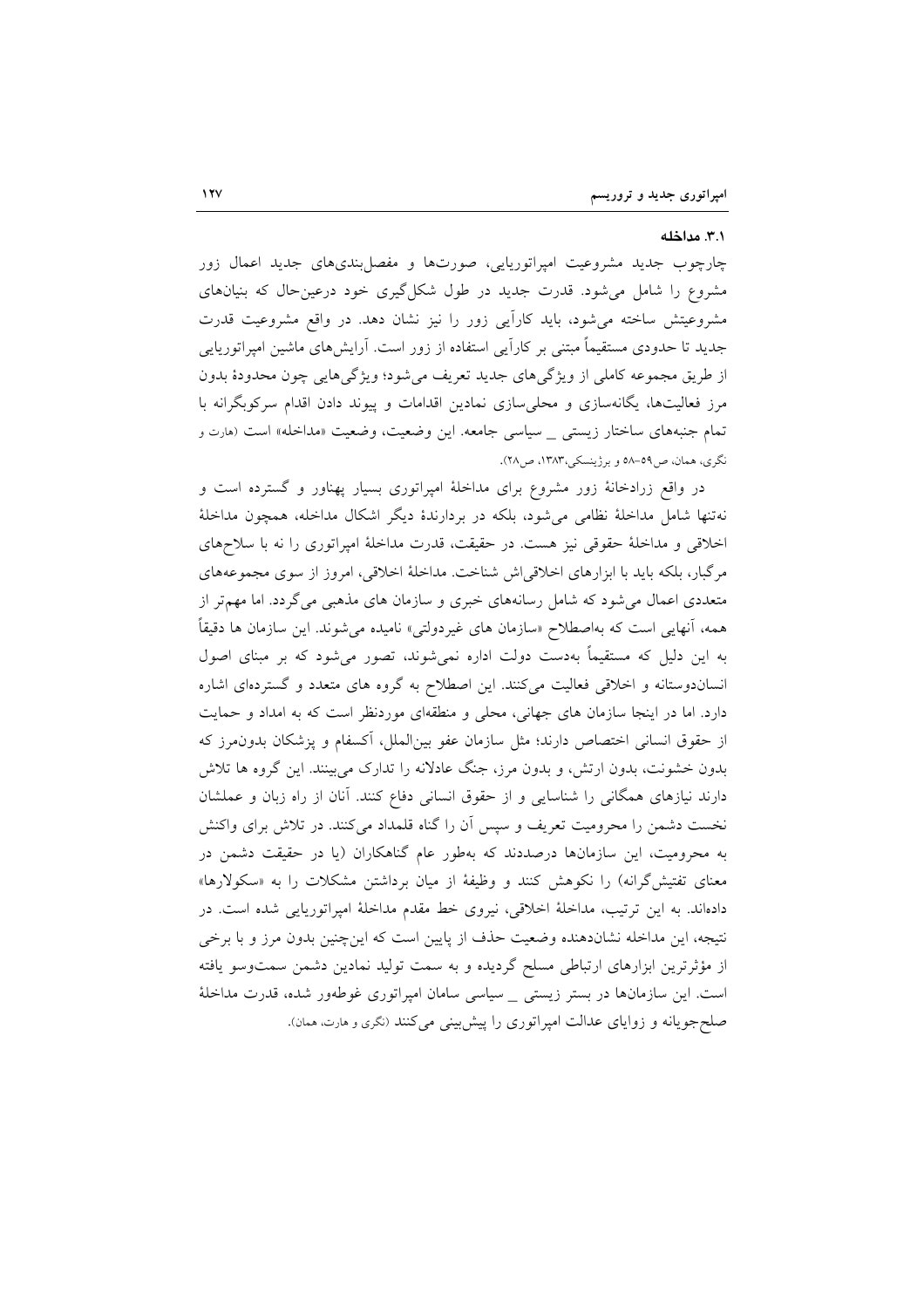مداخلهٔ اخلاقی اغلب نقش یک اقدام مقدماتی را دارد که مرحلهٔ مداخلهٔ نظامی را فراهم می سازد. در چنین مواردی، صفآرایی نظامی بهعنوان اقدامی مراقبتی که از نظر بینالمللی الزامأور است، جلوه میکند. امروز مداخلهٔ نظامی کمتر محصول تصمیماتی است که خارج از نظم بين|لمللي قديم يا حتى ساختارهاي سازمان ملل بهوجود مي]يد. مداخلهٔ نظامي را غالباً آمریکا بهطور یکجانبه دیکته میکند و ازاین رو از همپیمانان خود میخواهد که فرایند بازدارندگی نظامی و یا سرکوب دشمن جدید امپراتوری را به جریان اندازند. این دشمنان، غالباً «تروریست» نامیده می شوند. ارتباط بین پیشگیری و سرکوب، بهویژه در مورد مداخله، در کشمکش های قومی نمایان است. کشمکش میان گروه های قومی و تقویت دوبارهٔ هویتهای قومی جدید و یا احیاشده، بهشدت اجتماعات قدیمی مبتنی بر خطوط سیاسی ملی را درهم می شکند. این کشمکشها بافت مناسبات جهانی را سیالتر میکند و با تأکید بر هویتها و مناطق جدید، مادهٔ انعطاف پذیرتری برای کنترل فراهم میآورد. در چنین مواردی، سرکوب می تواند از راه کنش بازدارندهای مفصل بندی شود که مناسبات جدید (که به تدریج اما فقط پس از جنگهای جدید روی صلح و آرامش را ببیند) و صورتبندیهای سیاسی و سرزمینی جدیدی را بهوجود آورد. مورد دوم سرکوب که از طریق اقدام بازدارنده اعمال میشود، مبارزه علیه گروه های تجاری \_ شرکتی یا «مافیاها» است؛ خاصه آنهایی که در تجارت مواد مخدر فعالیت می کنند. مجرمانه عنوان کردن فعالیت این گروه ها و بهکار گرفتن هراس و آشوب اجتماعی برای کنترل أسان أنها، مهمتر از سرکوب واقعی این گروه هاست. اگرچه کنترل کردن «تروریستهای قومی» و «مافیاهای مواد مخدر» می تواند نشاندهندهٔ کانون طیف گستردهای از کنترل پلیسی از سوی قدرت امیراتوریایی باشد، اما این فعالیت، هنجارین و سیستمیک است. «پلیس اخلاقی» جنگ عادلانه را بهشدت پشتیبانی میکند؛ درست همانطورکه اعتبار حق امپراتوریایی و عملکرد مشروع آن با اعمال الزامآور و مداوم قدرت مراقبت پلیسی پشتیبانی مي شود (همان).

بهطوركلي، مداخلة مداوم كه هم اخلاقى و هم نظامى است، درواقع صورت منطقى اعمال زوری است که از یک پارادایم مشروعیت مبتنی بر اقدام مراقبتی و وضعیت حذف پایدار ييروي مي كند. مداخلهها هميشه حذفي هستند، اگرچه بهطور مداوم افزايش مي يابند. آنها شكل اقدامات مراقبتی را به خود می گیرند، زیرا درصدد حذف نظمی داخلی هستند. با این شیوه، مداخله مکانیسم موثری است که از راه صفآرایی۵های پلیسی (مراقبتی)، مستقیماً بر ساخت نظم اخلاقي، هنجار و نهادينهٔ اميراتوري تأثير مي گذارد.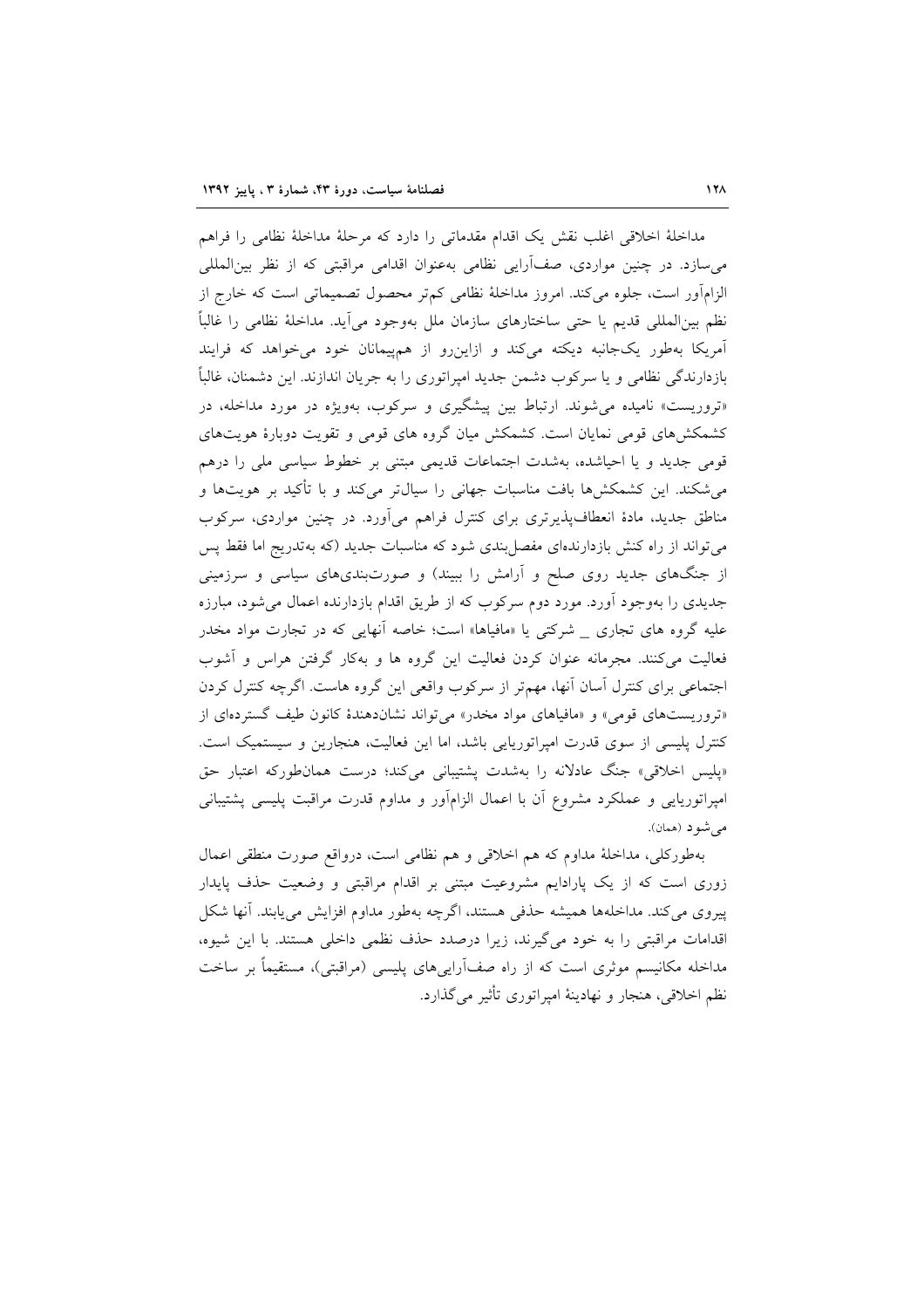# ۲. روندهای پراکندهشدن قدرت، تحول ماهوی قدرت و ظهور چالشهای جدید با ظهور بازیگران جدید در عرصهٔ امیراتوری

در فرهنگ لغت اَمده که قدرت به معنای توانایی انجام کارها و کنترل دیگران است. به عبارت دیگر، قدرت به این معناست که سبب شویم دیگران کاری انجام دهند که در غیر این صورت به آن اقدام نمی کردند. از آنجا که توانایی کنترل کردن، اغلب نیازمند دراختیار داشتن منابعی ویژه است، سیاستمداران و دیپلماتها عموماً قدرت را در چارچوب میزان جمعیت، سرزمین، منابع طبیعی، اندازهٔ اقتصاد، حجم نیروهای نظامی و ثبات سیاسی، تعریف میکنند. در گذشته، توانی که یک قدرت بزرگ در جنگ از خود نشان میداد، آزمونی برای قدرت آن به حساب میآمد. البته امروزه در تعریف قدرت، کمهتر بر نیروی نظامی و توان پیروزی در جنگ تأکید می شود و از اهمیت مواردی مثل جغرافیا، جمعیت و مواد خام کاسته شده است؛ در عوض، عواملی همچون فناوری، آموزش و رشد اقتصادی اهمیت بیشتری یافتهاند.

# ١.٢. جابهجائی قدرت

در قرن حاضر، تغییرات عمدهای در منابع قدرت پدید آمده است. به این ترتیب، تنها وجود منابع دلیل قدرت نخواهد بود، بلکه توانایی تغییر دادن رفتار دولت ها، نشانگر وجود قدرت است. بنابراین، پرسش اساسی در ارتباط با قدرت های بزرگ این است که آنها تا چه اندازه قادر خواهند بود فضای سیاسی جهانی را کنترل کنند و سبب شوند دیگر کشورها کاری را انجام دهند که آنها می خواهند. برخی روندها در سیاست جهانی حاکی از آن است که در آینده کنترل فضای سیاسی برای هر قدرت بزرگی دشوارتر خواهد شد. در این میان، مشکل عمدهٔ پیش روی قدرت های بزرگ، پراکندهشدن قدرت در گسترهٔ جهانی (امپراتوری) است و نه چالش ناشی از ظهور یک قدرت بزرگ دیگر. در شرایطی که سیاست جهانی پیچیدهتر می شود، توان هر یک از دولت های بزرگ جهان برای دستیابی به اهدافشان کاهش می یابد. همهٔ کشورهای بزرگ بهناچار با سرشت در حال تغییر قدرت در سیاست جهان روبهرو هستند؛ اگرچه این تغییرات کاملاً جدید نیستند. برای مثال، رشد سریع بازیگران خصوصی که در آنسوی مرزهای بینالمللی فعالیت میکنند، در اوایل دههٔ ۱۹۷۰م شناسایی شد. این بازیگران طیف متنوعی از شرکتهای بزرگ تا گروه های سیاسی را تشکیل میدهند. بههرحال، واکنش مناسب در برابر تغییراتی که در عرصهٔ سیاست جهان در جریان است، این نیست که توجه سنتی به توازن قدرت نظامی را کنار بگذاریم، بلکه بهتر است محدودیتهای این کار را بپذیریم و نارساییهای آن را تکمیل نماییم. در نگرش سنتی، دولتها تنها بازیگران مهم در سیاست جهانی بهحساب می آیند و واقعیت این است که تنها شمار اندکی از دولتهای بزرگ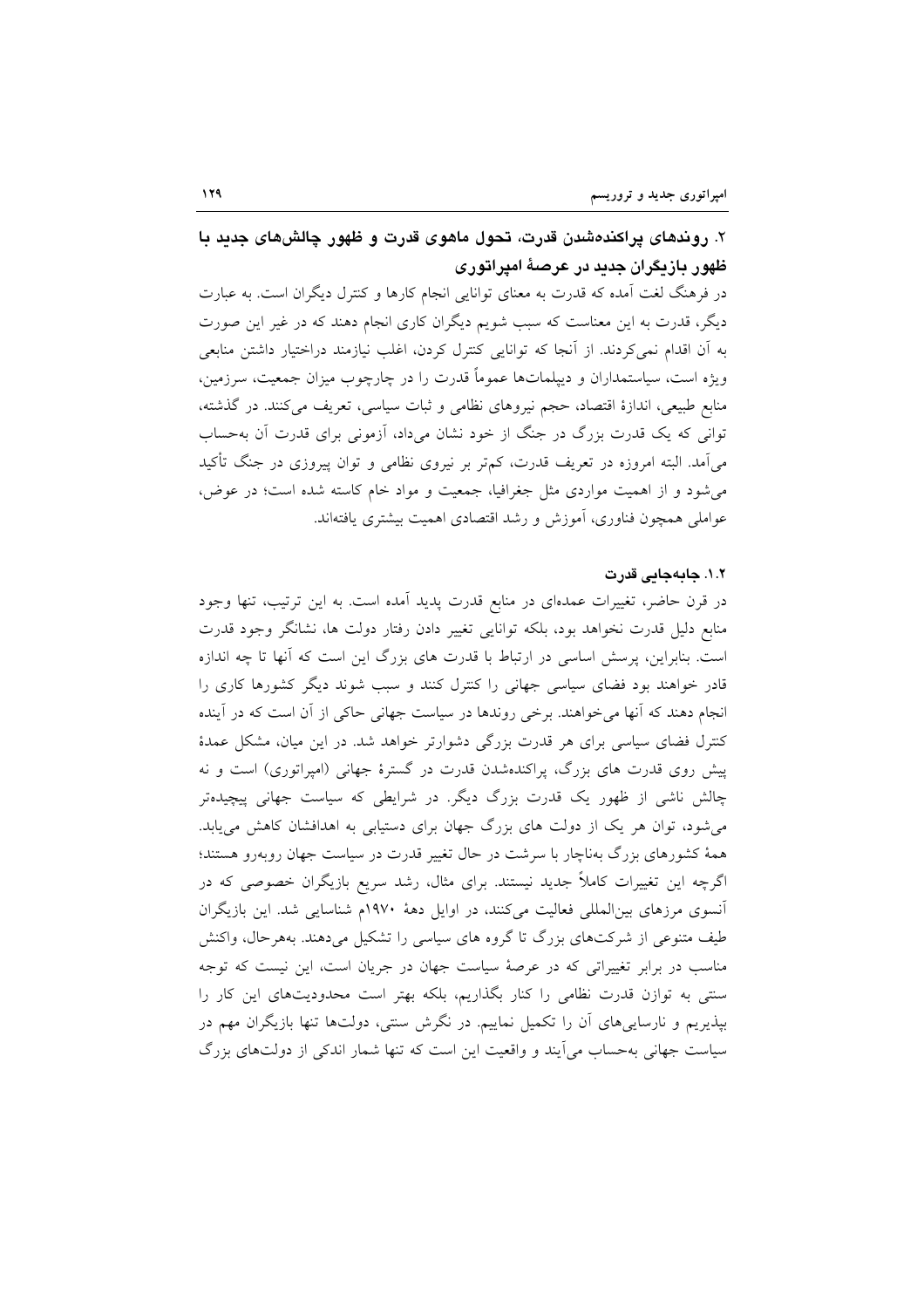در این عرصه اهمیت دارند. بااین حال، امروزه بازیگرانی دیگر بهطور فزاینده اهمیت پیدا کردهاند. جهان امروز نمی تواند گروه های فراملی، شرکتهای نفتی و سازمان های تروریستی را نادیده بگیرد. مسئله این نیست که آیا دولت مهمتر است یا بازیگران غیردولتی، زیرا همچنان دولتها مهمترند. مسئله این است که در عصر حاضر ائتلافهای پیچیدهتری از بازیگران در نتايج سياستها تأثير مي گذارند (ناي، ١٣٨٧،صص١٢٣-١٢٢).

بهطور سنتی، دولتها به تضمین بقای خود و تأمین امنیت نظامیشان، اهمیت زیادی می،دهند و نیروی نظامی همچنان بهعنوان شکل نهایی قدرت باقی می،مانند. اما از سویی، توسل به زور برای قدرت های بزرگ امروز در مقایسه با قرنهای گذشته پرهزینهتر شده است و از سویی دیگر، ابزارهای دیگر قدرت در دنیای امروز اهمیت بیشتری پیدا کردهاند؛ مثل توان ارتباطی، مهارتهای سازمانی و نهادین و کنترل وابستگی متقابل (برخلاف برخی توصیفهای لفظی، وابستگی متقابل به معنای هماهنگی نیست، بلکه به معنای وابستگی نامتوازن دوطرفه است). بنابراین، دولت ها امروزه ناچارند ابعاد جدیدی از امنیت را درنظر بگیرند. بهطورکلی، زمانی که بقای دولت ها آشکارا در مخاطره قرار گیرد، بازی نظامی و ساختار نهایی موازنهٔ قدرت بر بازی سیاست جهانی مسلط می شود. بااین حال، باید توجه داشت که در دنیای امروز در بخش اعظم سیاست جهانی، بقای فیزیکی دولت ها دیگر مهمترین مسئله موجود نیست (همان).

## ۲.۲. پراکندهشدن قدرت

در دنیای امروز عناصر جدیدی در حال پراکنده کردن و دور کردن قدرت از همه قدرتهای بزرگ هستند. دست کم پنج روند در ارتباط با پراکنده شدن قدرت، نقش ایفا میکنند. این روندها عبارتاند از:

الف. اشکال جدید ارتباطات و حمل و نقل که اثری شگرف در وابستگی متقابل اقتصادی داشتهاند. ارتباطات در دنیای امروز جنبهای همزمانی دارد. ماهوارهها و کابلهای فیبر نوری، هزینههای در حال کاهش حمل و نقل و ارتباطات، تحولی انقلابی در بازارهای جهانی پدید آوردهاند و روند توسعهٔ اقتصادی شرکتهای فرامله ای را که فعالیت اقتصادی خود را آنسوی مرزها انجام مىدهند، شتاب بخشيدهاند. بازيگران فراملى افزونبر محدودكردن روشى كه دولتها منافع ملی شان را دنبال میکنند، بر شیوهای تأثیر میگذارند که اینگونه منافع تعریف می شوند. سرمایهگذاری فراملی منافع جدیدی ایجاد میکند و سبب پیچیدگی ائتلافها در عرصهٔ سیاست جهانی میشود. روند منتشرشدن قدرت و حرکت آن به سوی بازیگران فراملی و نيز دريي آن پيچيدهشدن منافع ملي احتمالاً ادامه خواهد يافت.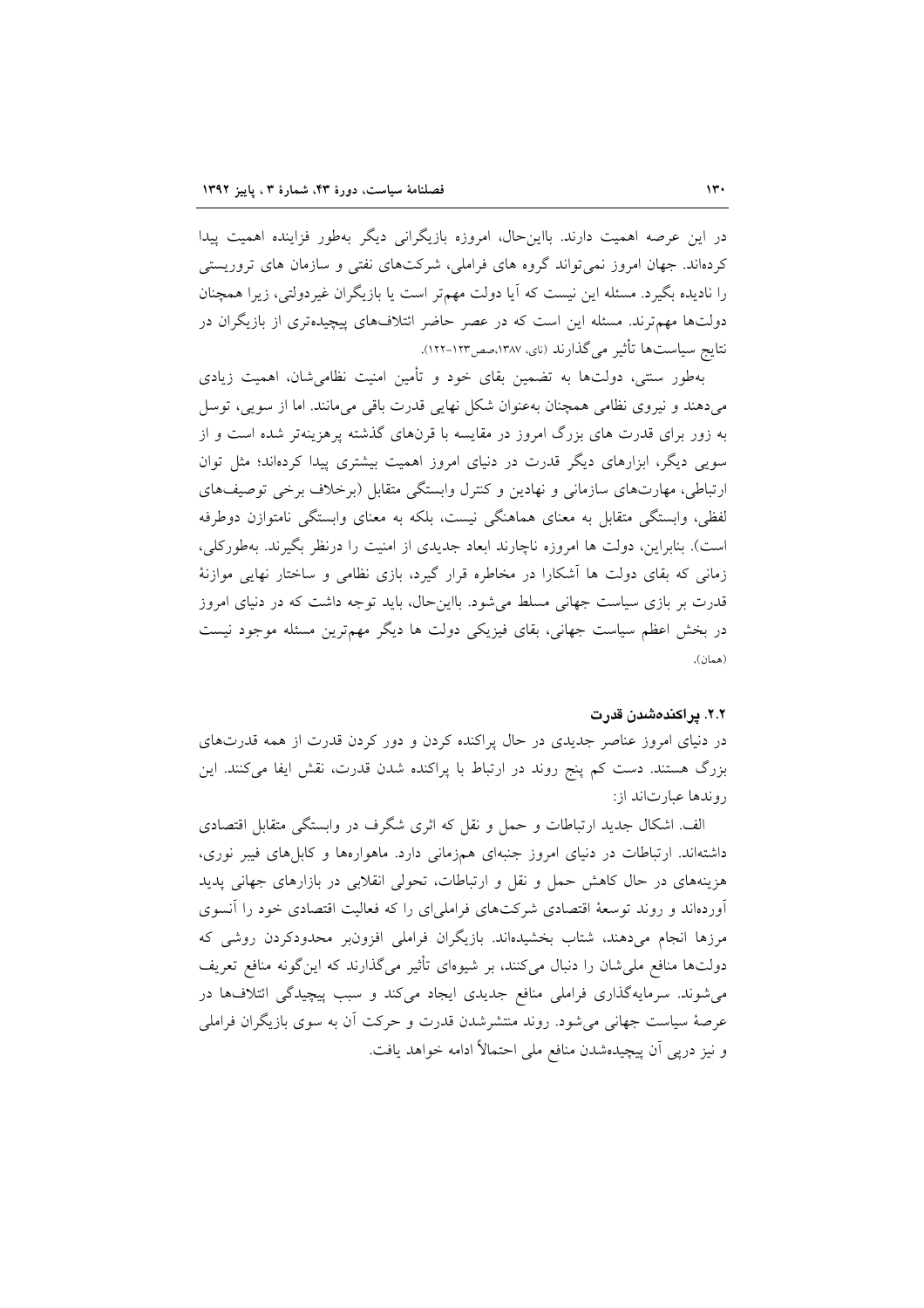ب. نوسازی، گسترش شهرنشینی و افزایش ارتباطات در کشورهای درحال توسعه نیز سبب یراکنده شدن قدرت دولت ها و حرکت آن به سوی بازیگران خصوصی شده است. نوعی بیداری اجتماعی باعث تقویت ملیگرایی در کشورهای فقیر یا ضعیف شده است. تقویت توان بسیج اجتماعی در این کشورها سبب میشود مداخلهٔ نظامی و اعمال سلطهٔ خارجی بر آنها یرهزینهتر شود. علت تغییر در سیاست قدرت های بزرگ بیشتر ناشی از پرهزینه شدن اعمال سلطهٔ قدرت های خارجی بر جمعیتی بوده است که مخالفت شدیدی با مداخلهٔ خارجی داشتەاند.

ج. روند دیگر در ارتباط با پراکندگی قدرت، گسترش فناوری است. این روند، توانایی های کشورهای عقبافتاده را افزایش داده است. زمانی که تسلیحات از خارج کشور عرضه شود، عرضهکنندهٔ سلاح اغلب با ارائهٔ کمک فنی، قطعات یدکی و جایگزینی سلاحها، بر کشور دریافتکننده نفوذ پیدا میکند. رشد صنایع تسلیحاتی بومی این نفوذ را ازبین میبرد و کشورهای ضعیف را توانا می کند.

د. سرشتِ در حال تغییر سیاست بین المللی نیز اشکال غیرملموس قدرت را مهمتر کرده است. قدرت در حال عبور از کشور "غنی از سرمایه" به کشور "غنی از اطلاعات" است. اطلاعات بهویژه پیش از آنکه منتشر شود، قدرت به حساب می آید. بهاین ترتیب می توان گفت توانایی در زمینهٔ واکنش بهموقع در برابر اطلاعات جدید، منبعی عمده برای قدرت محسوب می شود. چرخههای تولید در حال کوتاه شدن هستند و فناوری نیز در مسیر ایجاد نظامهای تولیدی بهشدت نرمش پذیر است

ه. یکی دیگر از جنبههای غیرملموس قدرتْ از وابستگی متقابل ناشی میشود. توزیع أشكار منابع اقتصادى نمىتواند توضيح مناسبي دربارة توازن قدرت ميان كشورهاى مستقل ارائه كند. نفوذ دولتي بهظاهر قوىتر در روند چانهزني ممكن است با سازماندهي و دقت بیشتر دولتی کوچکتر محدود شود. از سوی دیگر، درصورتیکه رابطهای برای هر دو طرف سودمند باشد، این امکان که طرف ضعیف در مقابل فشار طرف قوی فروبپاشد، نفوذ طرفی را كاهش مى دهد كه قوىتر بهنظر مى رسد. "قدرت طرف بدهكار" مدتهاست شناخته شده است (همان، صص ١٣٢–١٢٧).

### ٣.٢. ڇهر هُ در حال تغيير قدرت

روندهای فوق از شیوهٔ گیراتر دیگری از اعمال قدرت در مقایسه با شیوههای سنتی آن حکایت می کنند. یک دولت ممکن است نتایجی را که در عرصهٔ سیاست جهانی برایش ارجحیت دارد، به این علت بهدست آورد که دیگر دولت ها نیز بخواهند از آن پیروی کنند یا اینکه دیگر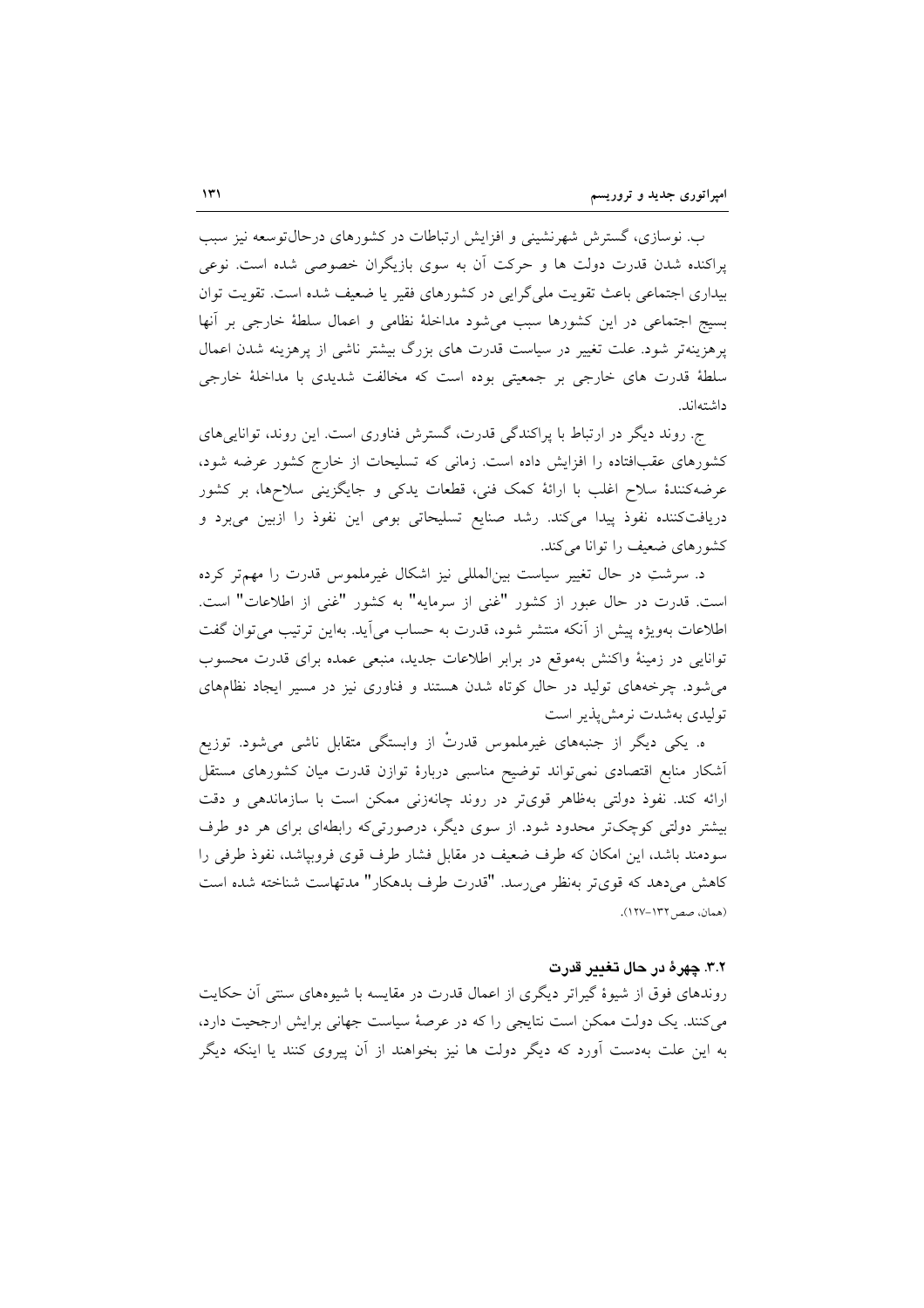دولتها دربارهٔ شرایطی به توافق رسیده باشند که آن نتایج را ایجاد میکند. در این حالت، تنظیم دستور کار و ساختار شرایط در سیاست جهانی بهاندازهٔ تغییر دادن رفتار دیگر دولتها اهميت دارد. اين جنبهٔ دوم قدرت را مي توان «قدرت جذب كنندگي يا قدرت نرم» ناميد. قدرت نرم در نقطهٔ مقابل قدرت سخت یا قدرت تحکمآمیز قرار دارد. قدرت سخت به این معناست که یک کشور آنچه را که می خواهد با صدور فرمان از دولتهای دیگر طلب کند. قدرت نرم و جذب کننده به همان اندازهٔ قدرت سخت و تحکمآمیز اهمیت دارد. درصورتی که یک کشور کاری بکند که قدرتش در چشم دیگر کشورها مشروع جلوه نماید، در مسیر پیگیری خواستههایش با ایستادگی کمتری روبرو خواهد شد. درصورتی که فرهنگ و ایدئولوژی آن کشور گیرا باشد، دیگر کشورها با اشتیاق بیشتری از آن پیروی خواهند کرد. اگر آن کشور قادر باشد هنجارهای بین|لمللی همسو با جامعهاش را ایجاد نماید، در این حالت، کشور مسلط، به بهرهگیری از قدرت اجبارآمیز یا قدرت سخت نیاز کم تری پیدا خواهد کرد؛ چراکه توسل به زور یا اشکال تهدیدآمیز قدرت بهطور فزایندهای پر هزینه شده است. در فضای امپراتوری و در این عصر اطلاعات، کشورها یا بازیگرانی دارای قدرت نرم هستند که اولاً فرهنگ و اندیشههایی دارند که به هنجارهای غالب جهانی نزدیکترند؛ دوم اینکه بیشترین دسترسی را به راههای متعدد ارتباطی دارند و به همین علت بر شیوهٔ چارچوببندی مسائل در عرصهٔ سیاست جهاني تأثير بيشتري مي گذارند؛ سوم اينكه اعتبارشان با عملكرد داخلي و بين المللي آنها افزايش مى يابد (همان، صص١٣٤-١٣٣).

# ٤.٢. شطرنج قدرت در اميراتوري جديد و تهديد بربرهاي جديد ١.۴.٢. شطرنج قدرت

قدرت در عصر اطلاعات جهانی، براساس الگویی درمیان کشورها توزیع شده است که به یک بازی شطرنج پیچیده و سهبعدی شباهت دارد. در رأس این صفحه شطرنج، قدرت نظامی واقع شده است که بیشتر خصلتی تکقطبی دارد. آمریکا، تنها کشور جهان است که هم سلاحهای هستهای بینقارمای در اختیار دارد و هم نیروهای پیشرفته هوایی، دریایی و زمینی آن قادرند در سراسر جهان وارد عمل شوند. اما در صفحهٔ میانی شطرنج، قدرت اقتصادی قرار گرفته است که خصلتی چندقطبی دارد و در چارچوب آن، آمریکا، اروپا و ژاپن، دو سوم تولید ناخالص داخلی جهان را به خود اختصاص دادهاند. همچنین با توجه به رشد درخور توجه چین، این احتمال وجود دارد که این کشور به چهارمین بازیگر بزرگ اقتصادی تبدیل شود. پایینترین صفحهٔ شطرنج نیز به عرصهٔ روابط فراملی اختصاص دارد که خارج از کنترل حکومت، از مرزهای سیاسی عبور می کند (همان ص١٦٧). این حوزه بازیگران متعدد و متنوعی دارد. از جمله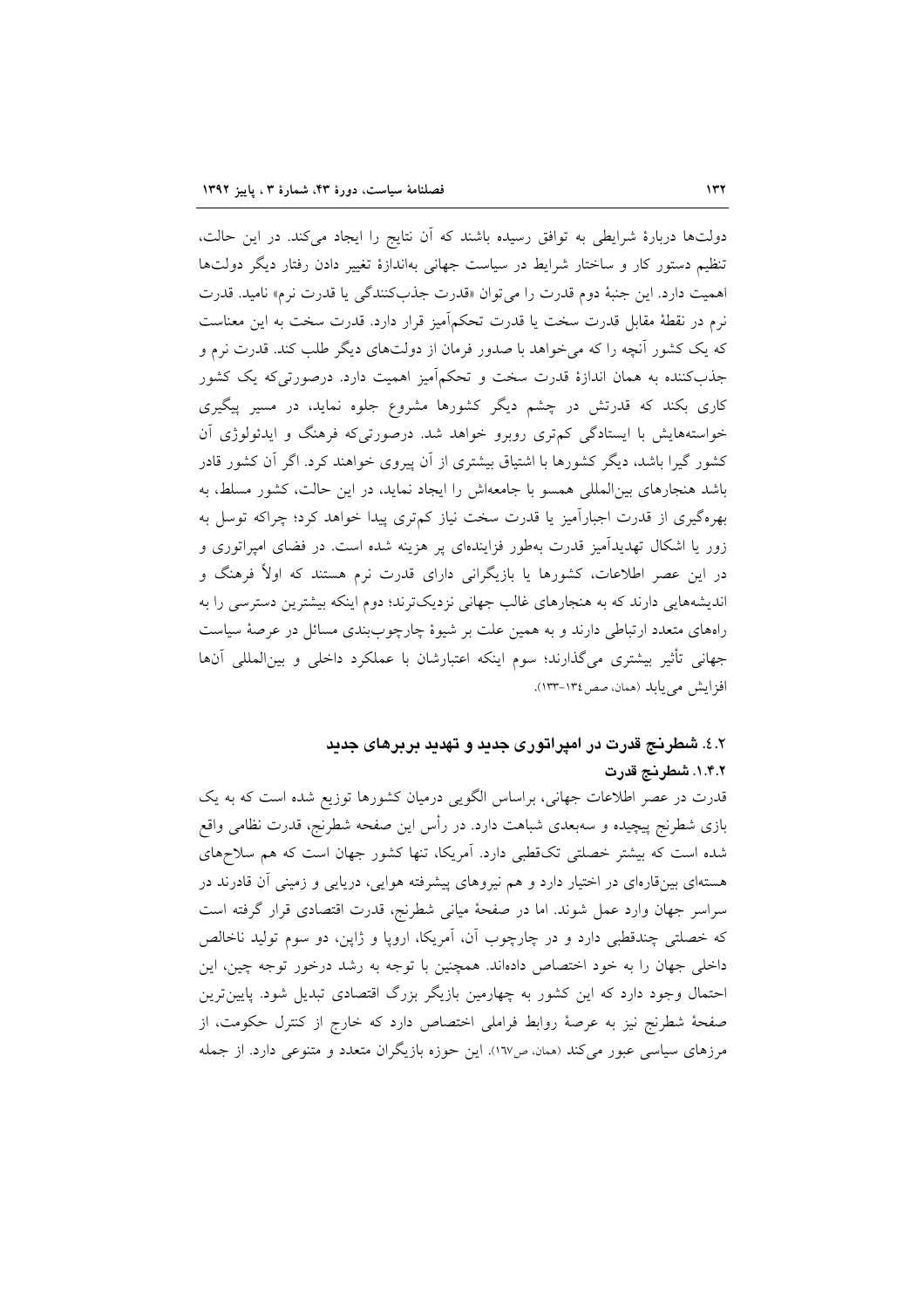در این عرصه بانکدارانی وجود دارند که با ابزارهای الکترونیکی مبالغ هنگفتی پول را جابهجا می کنند؛ پولی که از بودجهٔ ملی اکثر کشورها بیشتر است. همچنین در این حوزه راهزنانی اینترنتی وجود دارند که عملیات اینترنتی دیگران را مختل میکنند. در صفحهٔ پایینی شطرنج، قدرت به میزان گستردهای پراکنده شده است. در اینجا اصلاً سخن گفتن از وضعیت تکقطبی، چندقطبی یا بر تری معنایی ندارد.

۲.۴.۲. دنیای در حال کوچکشدن و ادغامشدن

«برخلاف قرون گذشته، یعنی زمانی که جنگ بهعنوان داور اصلی مطرح بود، امروزه جالب توجهترین انواع قدرت، از لوله تفنگ درنمی اید». در دنیای امروز اینکه «سبب شویم دیگران چیزی را طلب کنند که ما می خواهیم» ثمرات بیشتری درپی خواهد داشت. این کار را باید از راه گیرایی فرهنگی و ایدئولوژیکی انجام داد. درعینحال، تنظیم سیاستها و ارائهٔ انگیزههای اقتصادی برای همکاری، در این زمینه نقش مهمی ایفا میکند. قدرت نرم بهویژه در زمینهٔ برخورد با مسائلی مهم است که از صفحهٔ پایین شطرنج در حوزهٔ روابط فراملی برمیخیزند. انقلابِ اطلاعاتی موجود بههمراه جهانیشدن که به موازات آن در حرکت است، در حال متحول کردن و کوچک کردن جهان است؛ حتی از این مهمتر اینکه انقلاب اطلاعاتی در حال ایجاد اجتماعاتی مجازی و شبکههایی است که در ورای مرزهای ملی قرار دارند. شرکتهای فراملی و بازیگران غیردولتی، نقش بیشتری در بازی قدرت ایفا خواهند کرد. بسیاری از این گونه سازمان ها، قدرت نرم ویژهٔ خود را خواهند داشت و بر همین اساس شهروندان را به ائتلافهایی جذب خواهند کرد که در آنسوی مرزهای ملی قرار دارند. گفتنی است که در دههٔ ۱۹۹۰، ائتلافی متکی بر سازمان های غیردولتی، پیمانی دربارهٔ منع مینهای زمینی را بهتصویب رساند و این کار را با وجود مخالفت نیرومندترین دستگاه حکومتی جهان در قویترین کشور انجام داد. یازدهم سپتامبر، نشانهای وحشتناک از تغییرات ژرفتری است که پیش از این در سطح جهان رخ داده است. فناوری، در کار پراکندهکردن و دورکردن قدرت از حکومتها و قدرتبخشیدن به افراد و گروه ها برای ایفای نقش در سیاست جهانی، فعال بوده است. از جمله نقش هایی که این افراد یا گروه ها می توانند ایفا کنند، توان واردکردن خسارات گستردهای است که زمانی تنها در اختیار دولتها بود. روند خصوصی سازی در حال افزایش است و تروریسم نیز به معنای خصوصی شدن درگیری است (همان صص ١٦٩-١٦٨).

امنیت نظامی به اندازهٔ اکسیژن اهمیت دارد. بدون وجود امنیت نظامی، همه چیزهای دیگر رنگ میبازد. قدرت نظامی برای ثبات در سطح جهان ضروری است. بااین حال، تصویر مربوط به جنگ نباید چشم ما را به روی این واقعیت ببندد که برخورد با تروریسم به همکاری عادی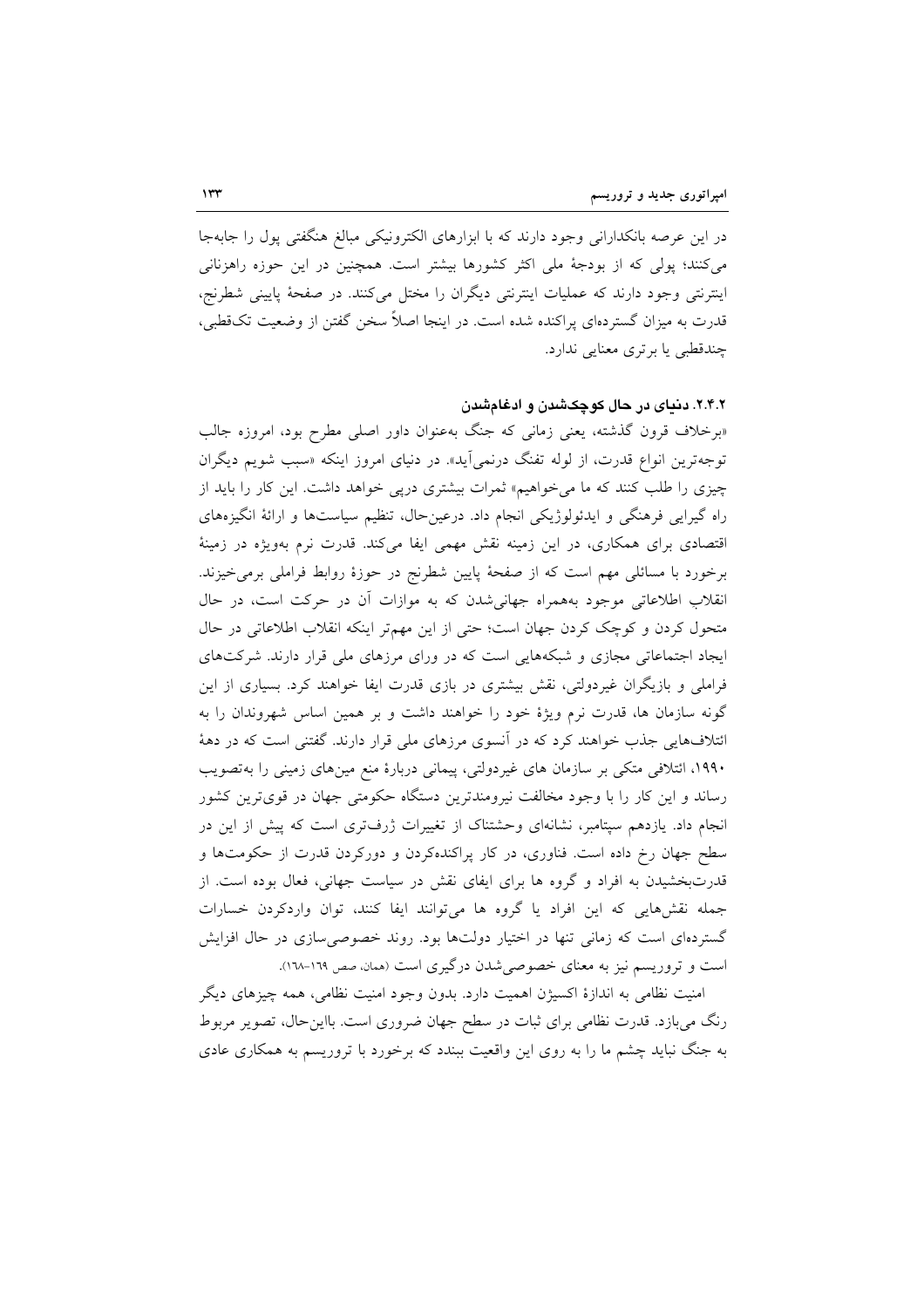غیرنظامی با دیگر کشورها نیازمند است. موفقیت نظامی در افغانستان به سادهترین بخش مشکل مربوط می شد، اما القاعده هستههای خود را در حدود ۵۰ کشور دیگر حفظ کرده است. سرشت جزئی موفقیت در افغانستان، بهجایآنکه دیدگاه یکجانبهگرایان را اثبات کند، نشاندهندهٔ استمرار نیاز به همکاری با دیگران است.

#### ۳.۴.۲. تهدید بربرها

با درک شرایط جدید، پرسشی که مطرح میشود این است که قدرت های بزرگ امپراتوری، چگونه باید سیاست خارجی شان را در عصر اطلاعات جهانی هدایت کنند. برخی امریکاییها به این ایده گرایش دارند که آمریکا حتی اگر ناچار به عقبکشیدن نیروهایش و خروج از ائتلافها شود باید آسیب،پذیری خود را کاهش دهد و سیاست خارجی انزواگرایانهتری را دنبال کند. بااینحال، انزواگرایی سبب از بین بردن آسیبپذیریها نخواهد شد. تروریستهایی که در حملات یازدهم سیتامبر شرکت داشتند، هم خواهان کاهش قدرت امریکا بودند و هم می خواستند آن چیزی را از بین ببرند که آمریکا نمایندگی می کند. حتی اگر آمریکا سیاست خارجی ضعیفتری داشت، این گروهها از قدرت اقتصادی این کشور که همچنان از مرزهایش فراتر میرفت، بیزاری می جستند. شرکتهای امریکایی و شهروندانش نشانگر سرمایهداری جهانی هستند که برخی صاحب نظران آنها را در حکم سرود ملی این کشور میدانند. افزونبراین فرهنگ عامهٔ امریکا، صرفنظر از أنچه دولت این کشور انجام میدهد، بردی جهانی دارد. در دنیای امروز از تأثیر هالیوود، سیانان و اینترنت گریزی نیست. فیلمها و برنامههای تلویزیونی امریکا نشاندهندهٔ آزادی، فردگرایی و تغییر هستند و نیز سکس و خشونت را به نمایش میگذارند. بهطورکلی، برد جهانی فرهنگ امریکا به تقویت قدرت نرم این کشور کمک میکند. البته باید توجه داشت این قضیه برای همهٔ مخاطبان درست نیست. فردگرایی و انواع آزادیها برای بسیاری از افراد گیرایی دارند، اما برای گروهایی دیگر بیزاری ایجاد میکنند. فمینیسم، فضای باز جنسیتی و انتخابهای فردی در امریکا، عمیقاً با روحیات جوامع اخلاق گرا در تضاد است. این شرایط سبب می شود تندروها برای اکثریت مردم در خاورمیانه جاذبه پیدا کنند (برژینسکی، همان، ص۳۲). از سوی دیگر، آنهایی که به برتری امریکا چشم.دوختهاند، یک امپراتوری به سبک قدیمی را پیش روی خود میبینند و خواهان یکجانبهگرایی هستند. چنین اقدامات متکبرانهای خطر سرخورده کردن متحدان امریکا را درپی خواهد داشت. چالش پیش روی آمریکا این خواهد بود که چگونگی همکاری با دیگر کشورها را برای کنترل مؤثرتر بازیگران غیردولتی فراگیرد. این بازیگران غیردولتی بهطور فزاینده در بازی سیاست با دولتهای ملی شریک می شوند. اینکه چگونه صفحهٔ پایینی شطرنج را در یک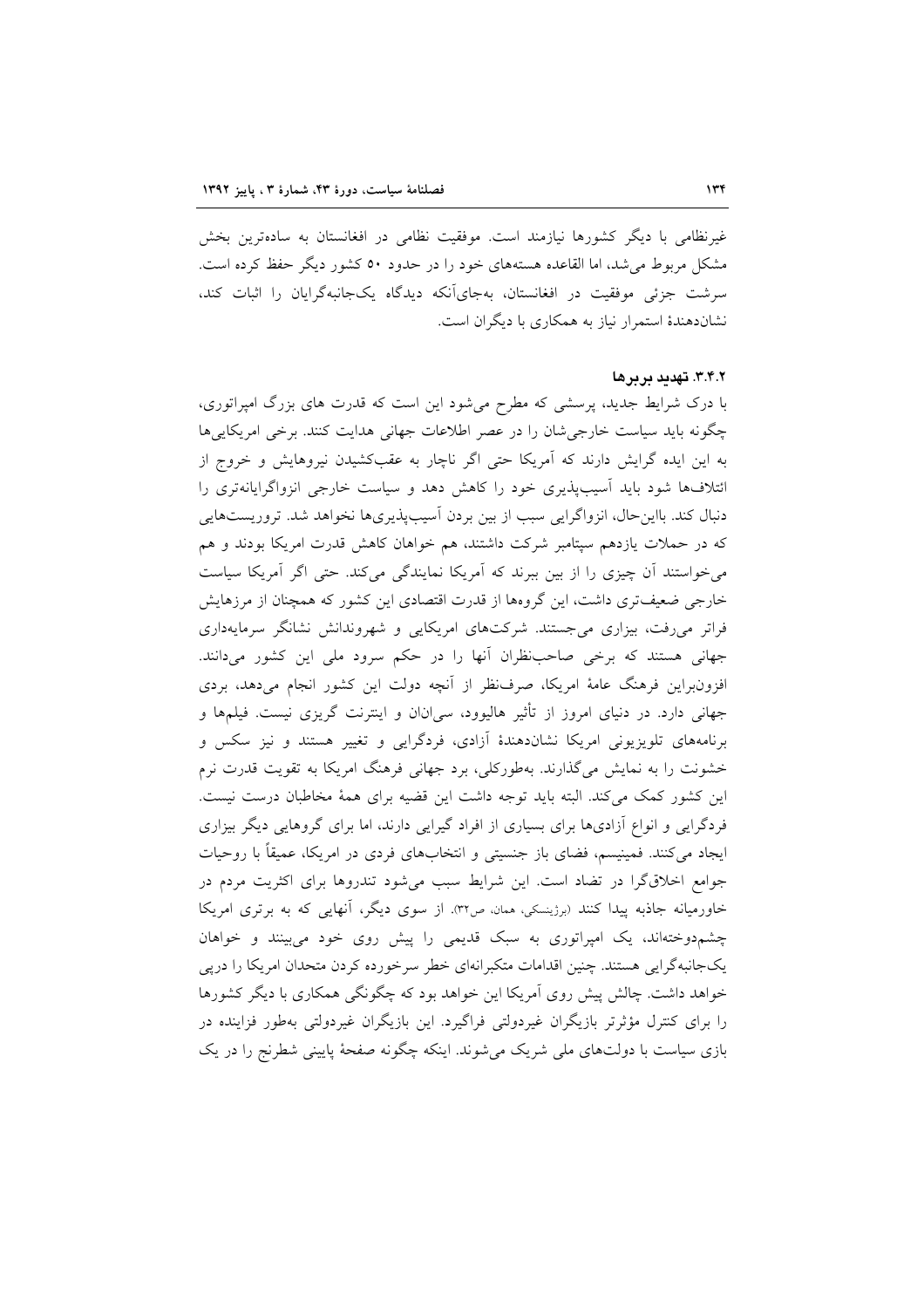بازی سهبعدی کنترل کنیم و چگونه سبب شویم قدرت سخت و نرم یکدیگر را تقویت کنند، چالش هایی عمده در عرصهٔ سیاست خارجی بهشمار میروند. همانطورکه هنری کیسینجر گفته است، برای این نسل از رهبران امریکایی، این أزمون تاریخی مطرح است که أیا أنها می توانند قدرت برتر کنونی را در شرایطی که در خلال این قرن رو به کاهش خواهد گذاشت، به یک اجماع بین المللی و هنجارهای مورد پذیرش تبدیل کنند که با ارزشها و منافع امریکا همخوانی داشته باشد. باید توجه داشت که این کار را نمی توان به شیوهای یک جانبه انجام داد (ناي،همان؛ برژينسكي،همان).

امپراتوری روم نه به سبب پیدایش یک امپراتوری جدید، بلکه با زوال داخلی و یکهزار زخمی ازبین رفت که گروه های مختلف بربر بر پیکر آن وارد کرده بودند. بنابراین، زوال داخلی همواره محتمل است. از سوی دیگر، راه ندادن بربرها به داخل کشور کار مشکل تری است. هزینهٔ بهشدت کاهش یافتهٔ ارتباطات، ظهور عرصههای فراملی (از جمله اینترنت) که مرزهای سیاسی را در می نوردند، و نیز "دموکراتیک شدن" فناوری که قدرت ویرانگر عظیمی در اختیار گروهها و افراد قرار داده است، همگی حاکی از ابعادی از زندگی امروز هستند که بهلحاظ تاریخی، جدید بهحساب می]یند. در قرن گذشته، هیتلر، استالین و مائو برای شرارتهای بزرگ به قدرت دولت نیاز داشتند، ولی دورهای که در آن گروه های کوچک یا حتی افراد بتوانند خسارات گستردهای بر دشمنان خود وارد کنند، در حال فرارسیدن است. اگر این گونه گروه ها به دنبال دستیابی به مواد هستهای و پدیدآوردن حوادثی باشند که خساراتی گسترده بهبار آورد و اختلالی عمده را در جامعه سبب شود، ممکن است نگرشهای امریکا بهشدت تغییر یابد؛ اگرچه پیش بینی سمت و سوی این تغییر کار مشکلی است (نای،همان). انقلاب اطلاعات، تغییر فناوری و جهانی شدن، بازیگر دیگری جایگزین دولت ملی نخواهد کرد، اما همچنان بر پیچیدگی بازیگران و مسائل مطرح در عرصهٔ سیاست جهانی خواهد افزود. جنبهٔ تناقضآمیز قدرت امریکا در قرن بیستویکم این است که بزرگ $ترین قدرت جهان از$ زمان امپراتوری روم تاکنون نمیتواند در عصر اطلاعات جهانی اهدافش را به شیوهای یکجانبه دنبال کند.

## ۳. امپراتوری و موضوع امنیت

# ١.٣. گسترش فزايندهٔ مسئلهٔ امنيت

فیلسوفان سیاسی قرن هجدهم که اندیشههایشان بازتاب شکل گیری دولتهای ملی بر پایهٔ مسئله امنیت بوده است، خاطرنشان کردهاند که نیاز به تضمین جمعی امنیت افراد، اولین مرحلهٔ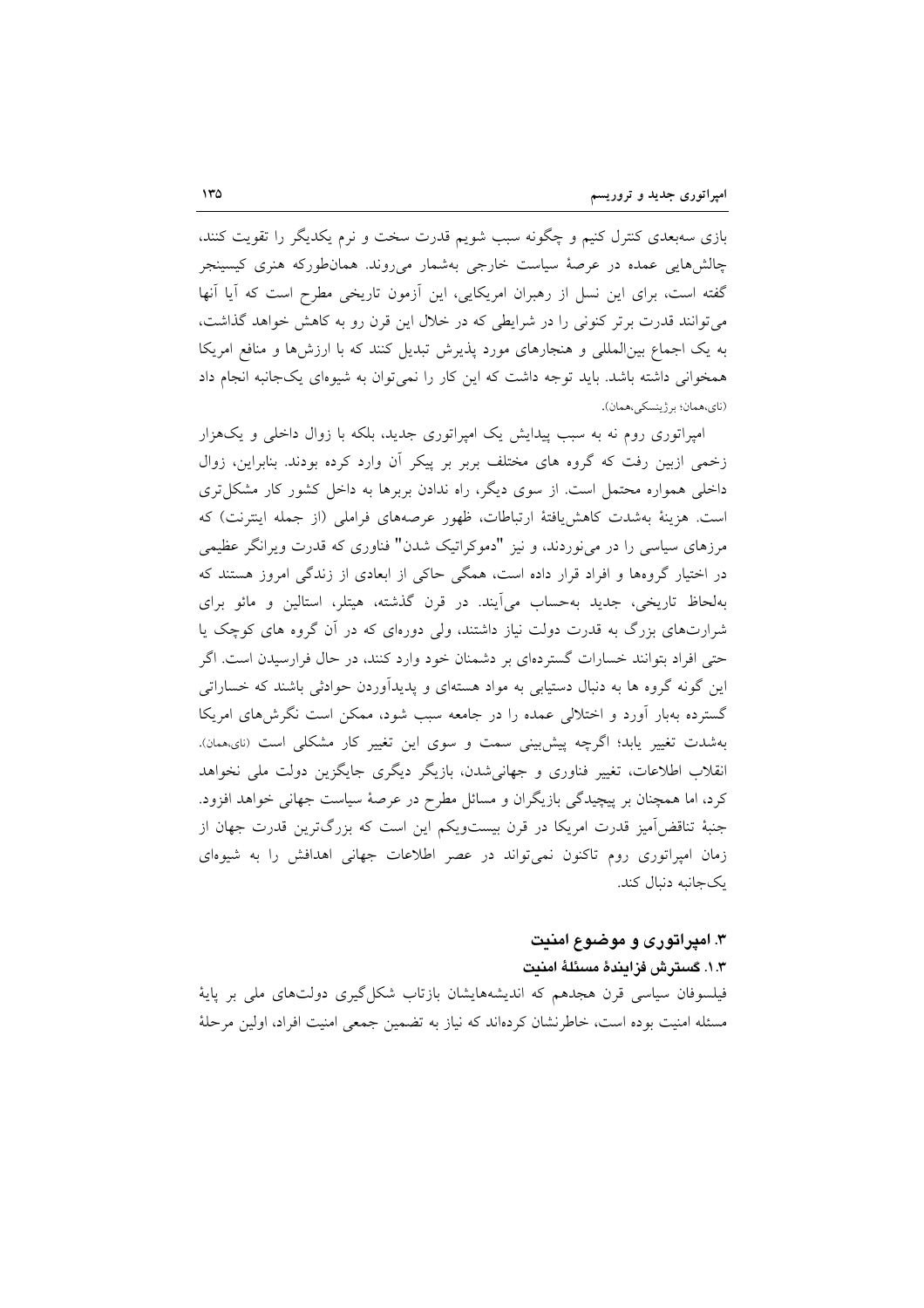قانونی برای شکل گیری یک دولت ملی است؛ بنابراین امنیت فردی و امنیت جمعی در ردیف حقوق اساسی انسان ثبت شده است.

تاریخ جوامع سیاسی در طی قرن بیستم نیز مبتنی بر گسترش وسیع و همهجانبهٔ امنیت بوده است. امنیت بررسی کار، امنیت اجتماعی، امنیت در رفت و آمد افراد و در این اواخر، امنیت غذایی، پزشکی و حتی امنیت زیست محیطی از مواردی است که در قرن گذشته اهمیت آن در اهداف اصلی سیاسی از درجات مختلفی برخوردار بوده است. صحبت از تغییر جهان نیست، بلکه بحث بر سر تضمین امنیت آن است. سخن از تصور از آینده نیست، بلکه بحث بر سر اعمال فشار در آينده است. در طي قرن بيستم، بعد نظامي امنيت تغيير يافت، جوامع در يديدهٔ جنگ ذوب شدند و فضای جغرافیایی، اجتماعی، اقتصادی و انسانی عاری از درگیری درمیان جوامع (پیشرفته) کاهش پیدا کرد. تغییر و تحول تسلیحاتْ جوامع را به اعماق بحران ناشی از ناامنی کشاند. تصویری از جنگ هستهای بیانگر این تغییر و تحول است؛ بهطوریکه قدرت سلاحها جامعهٔ مخالف خود را از ریشه ساقط میکند یا برعکس ممکن است به نابودی تمام جغرافیای فیزیکی و انسانی خودمان منجر شود. جنگهای زمان لویی پانزدهم خسارات زیادی وارد کرد، ولی در فضایی از درگیری صورت گرفت که هنوز محدودیت برد تسلیحاتی یا جابهجایی نیروهای نظامی وجود داشت. قرن گذشته بهتدریج جنگ و احساس ناامنی را متوجه تمام جوامع ساخت؛ ازاین٫رو، موشکهای دوربرد از پایان دههٔ ۱۹۵۰م مرزهای امنیتی را کاملاً از بین برده است. توجه بیشتر به موضوع امنیت در مباحث مدنی از یک سو و گسترش فضای جنگی در میان جوامع از سوی دیگر، سبب تغییر بیشتر روش۵ا و اقدامات در دستیابی به امنیت در بین قدرت های حاضر در صحنه امپراتوری شده است (داوید،۱۳۸۲، صص۵-٤).

از طرف دیگر، افزایش تعداد دولت ها در جهان سبب تغییر کامل مفاهیم استفاده از نیروی نظامی و مفاهیم امنیت شده است. در دو قرن گذشته شاهد افزایش تعداد دولت ها بودیم؛ دولتهایی که به علت بروز وقایع تاریخی نظیر فتح سرزمینهای بکر، ازبین رفتن امپراتوریهای قدیم، سازماندهی مجدد فضای اروپایی، استعمار و در پی آن استعمارزدایی شکل گرفتند. افزایش تعداد دولت ها بیانگر سازماندهی و تمرکز نیروی نظامی در میان آنان است و به نوعی جهان را با درگیری همراه می سازد، بهویژه سبب تهدید در ایجاد درگیری خشونتآمیز میشود؛ بهطوریکه همکاری بینالمللی بیشازپیش به شکل نظام جایگزین یا مکمل در ایجاد امنیت ظاهر میگردد. در این میان سلاحهای هستهای نقش اساسی دارند. با توجه به بدترین پیشبینیهایی که در جهت نابودی بشر صورت گرفته است، سلاح اتمی میتواند حتی مهمترین بازیگر را مجبور به همزیستی کند. به این صورت که با حفظ جایگاه قدرت هستهای خود سبب دور نگاهداشتن دیگران از این جایگاه شوند و تا حد امکان بهطور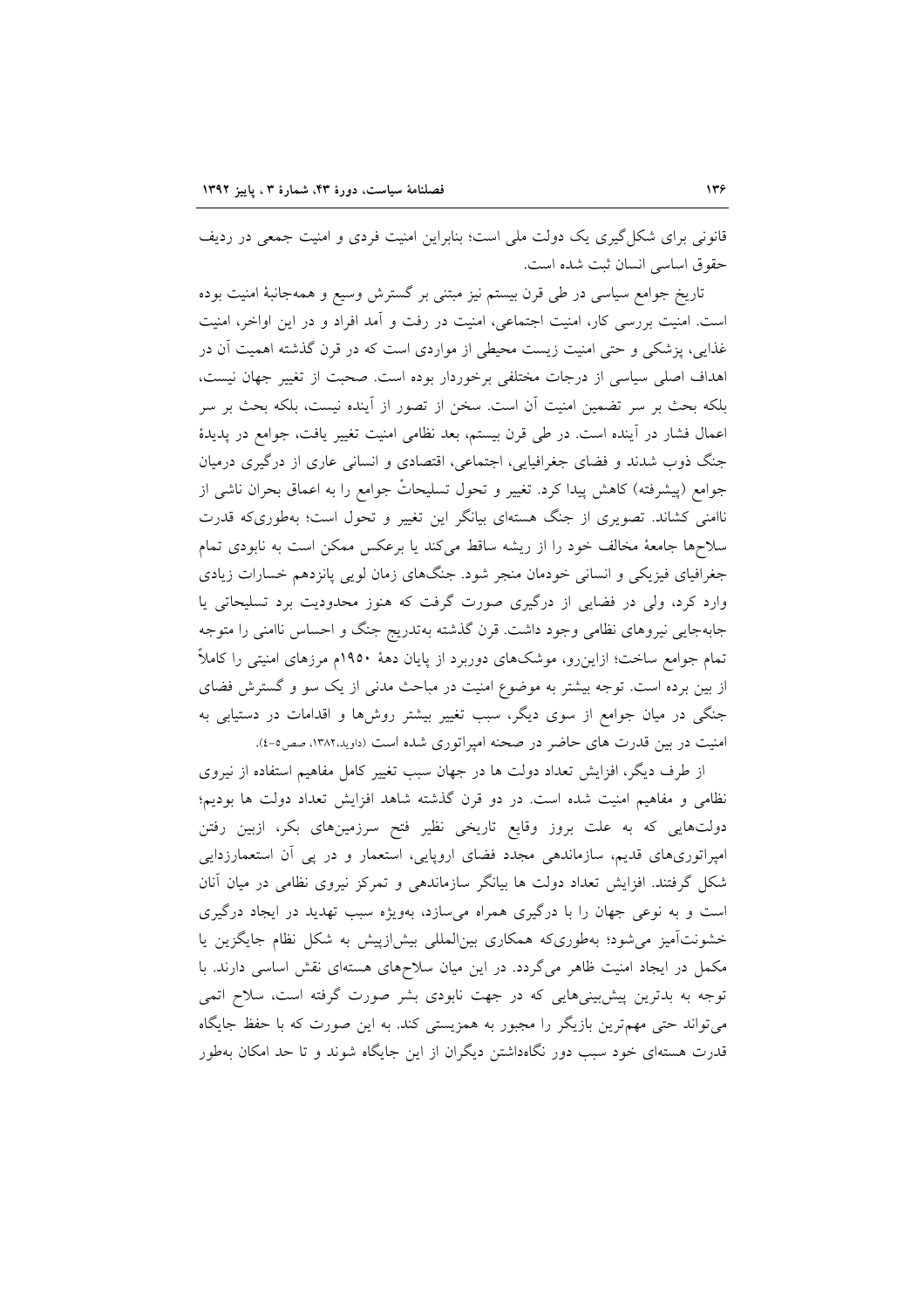عاقلانهای استراتژیهایی را که با خطر کشندهٔ سلاح اتمی همراه است، کنترل نمایند. در راستای لزوم پرهیز از رسیدن به اوج فاجعه بود که موضوع کنترل تسلیحاتی در دههٔ ۱۹٦۰م مطرح شد و یک فرهنگ واقعی جدید که همان امنیت بینالمللی است، شکل گرفت. بهجای امنیتی که تنها قادر است دولتهای مخالف را کنار هم قرار دهد، بهگونهای که یکی خود را به دیگری تحمیل کند یا اینکه نیروهای نظامی به دلیل موازنهٔ ناپایدار سبب ازهم گسیختگی و شکل گیری موازنهای دیگر شوند، نظریهٔ «ایجاد امنیت مشترک در نظامهای سیاسی- حقوقی» جایگزین شد که از بعد نظامی فراتر می رود (ممان).

بنابراین تمرکز قدرتهای نظامی دولتی بهنظر بسیار عظیم و خطرناک می آید؛ جنگهای جهانی نشانگر این موضوع بود و جنگ هستهای نیز بر آن صحه گذارد. چنین قدرتی باید در چارچوب قرار گیرد و سازماندهی شود. برای صاحبان بزرگ این قدرت، یعنی کشورهای هستهای یا کشورهای در حال دستیابی به قدرت هستهای، جنگ سرد زمانی است که قابلیت بهکارگیری سلاحهای هستهای در استراتژی بازدارنده، با توسعهٔ نظام امنیت بینالمللی همراه شود. در واقع زمان انجام مذاکرات جنگی و ذخیرهٔ تسلیحات، جزو زمان صلح بوده است (ر.<sup>ی</sup>. خبيري، ١٣٨٣، صص٤٢٧-٤١٠.

مدیریت تهدیدات بزرگ از راه استراتژیهایی مثل بازدارندگی به معنای تحقق صلح نیست. فراتررفتن از تهدیدات بزرگ، فرصت را برای سایر تجزیه و تحلیلها از موقعیت استراتژیکی فراهم میآورد. دو نمونه از این تجزیه و تحلیلها از اهمیت خاصی برخوردارند؛ نخست أنكه امنیت هنوز از نظر فیزیکی و سرزمینی ایجاد نشده است و از این پس ایجاد امنیت بیشتر به مدیریت جهان درگیریها (فراملی) بستگی دارد. دوم، افزایش تعداد کانونهای بحرانزاست. این کانونها در نزدیکی قرار دارند و میتوانند بر امنیت و ثبات تأثیر بگذارند یا آرزوی حاکمیت اخلاق بهعنوان چارچوب جامعهٔ بینالملل سبب شود تا بازیگران به نام دلن ۱۱۰۰۰ گرانی های انسانی به مداخله دست بزنند؛ مثل دخالت در یوگسلاوی سابق و سومالي. بنابراين، سياستهاى امنيتي به شكل «مداخله» ظاهر شده، انگيزهٔ مداخله نيز حفظ قدرت بین امریکا و شوروی با منطق بازی با حاصل جمع جبری صفر بود (داوید. همان).

آنچه که در دههٔ ۱۹۹۰م رخ داد و همراه با ارائه منطقها و روشهای خاص از سوی بازیگران بزرگ نظامی درک شد، عبارت بود از اقدامات روشنفکرانه (برگزاری نشستها)، اقدامات سیاسی (گزینهٔ استراتژیک)، اقدامات فنی (ابزارهای آماده و تحویل داده شده) و اقدامات نهادی (اصلاحات درنظر گرفته شده) که همه بر اثر تصادم جتهای مسافری در یازدهم سپتامبر با برجهای دوقلوی مرکز تجارت جهانی مورد حمله قرار گرفت.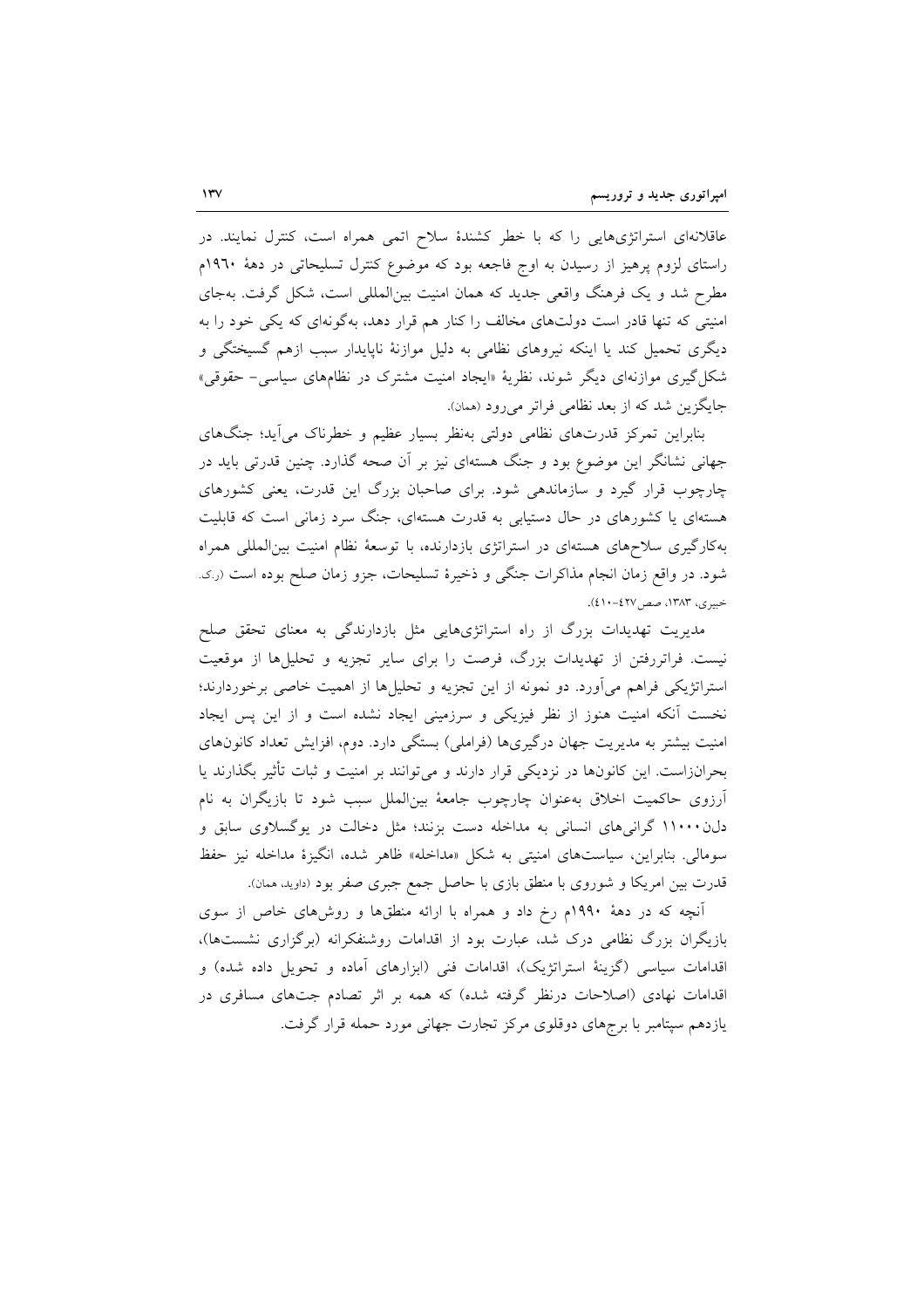### ۲.۳. دولتهای ملی و تلاش برای مهار جنگ مدرن

تاریخ نوگرایی سیاسی به دنبال سازماندهی، مهار و حتی تعدیل دنیای درگیریهاست و این امر با قرار دادن درگیریهای داخلی در چارچوب منطق دمکراتیک صورت میگیرد؛ منطقی که بر مبنای اولویت دادن به نظام داوری است و قوانین همزیستی مسالمتآمیز را برای همگان ایجاد می کند. می توان درگیریهای میان واحدهای بزرگ سیاسی را به شیوهٔ خاصی خواند و تفسیر کرد و یک ترکیب سیاسی \_ حقوقی برای سازماندهی و محدود کردن آنها بهکار برد(همان).

محدود کردن درگیریها در چارچوبهای دولتی، در روند درازمدت تدوین قوانین در قالب خشونت، کمکم سبب تقدم جنگ غربی در طی قرن گذشته شده است. ولی این به آن معنی نیست که تمام درگیریها بهدنبال توپهای جنگی ناپلئون بوده که از سوی طرفداران کلازویتس خنثی شده، بلکه به این معناست که برخورد میان جنگافزارهای متمرکز، افق غیرقابل گذری را برای تمام مانورهای بزرگ نظامی ساخته است. ژنرال جیاب توضیح داده است که جنگ چریکم فقط مرحلهٔ مقدماتی از یک تعرض نهایی را تشکیل میدهد و حالت سنتی دارد؛ اما نمونههای دیگر برخوردها نظیر تروریسم که همیشه وجود داشته است، در این مناطق به صورت حاشیهای یا مکمل منازعهٔ سازماندهیشده، تلقی می شود. سازماندهی یکسان در صفآرایی ارتشهای جدید \_ با هر میزان قدرت \_ و اتخاذ روشهای یکسان در مانورهای استراتژیک، و نیز تدوین قوانین حقوق جنگ همه در یک راستا پیش رفته است؛ بهطوری که تمام تلاشها در جهت یکی کردن شیوههای رویارویی و اتخاذ راهحلهای قابل تصور نظامی يا سياسي بوده است (خبيري، همان).

### ۳.۳. جهان فروپاشیشده

نظریهٔ امنیت در دههٔ ۱۹۹۰م تحت تأثیر دو مسئله قرار داشت: یکی شامل دیدگاهی از جهان درحال منازعه بود؛ جهاني كه واحد نبود، ولي تحت كنترل يك منطق واحد و درحال انفجار کامل بود. دوم اینکه اگر ابزارهای سیاسی و نظامی جهت کنترل انفجار بهدست آید، تأثیرات محدودی را دربر خواهد داشت. حوادث یازدهم سپتامبر ما را ناگهان متوجه مورد اول میکند. اگر بتوان تروریسم گستردهٔ سپتامبر را مورد تجزیه و تحلیل قرار داد، این امر باید در چارچوب موضوع انفجار جهان درگیریها صورت گیرد. در واقع فروپاشی امپراتوری شوروی حرکت بنیادی و بسیار تماشایی را در روند وحدت جهان ایجاد کرد. اگر قرن بیستم نتوانست در ابتدا بهعنوان مجموعهای از فروپاشی امپراتوریها به همراه درگیریها و قدرتهایی که دوباره درپی منازعات شکل گرفت تعریف شود، دههٔ ۱۹۹۰ توانست خلاصهای از آن را بازگو نماید (ر.ک. راجرز، ١٣٨٤).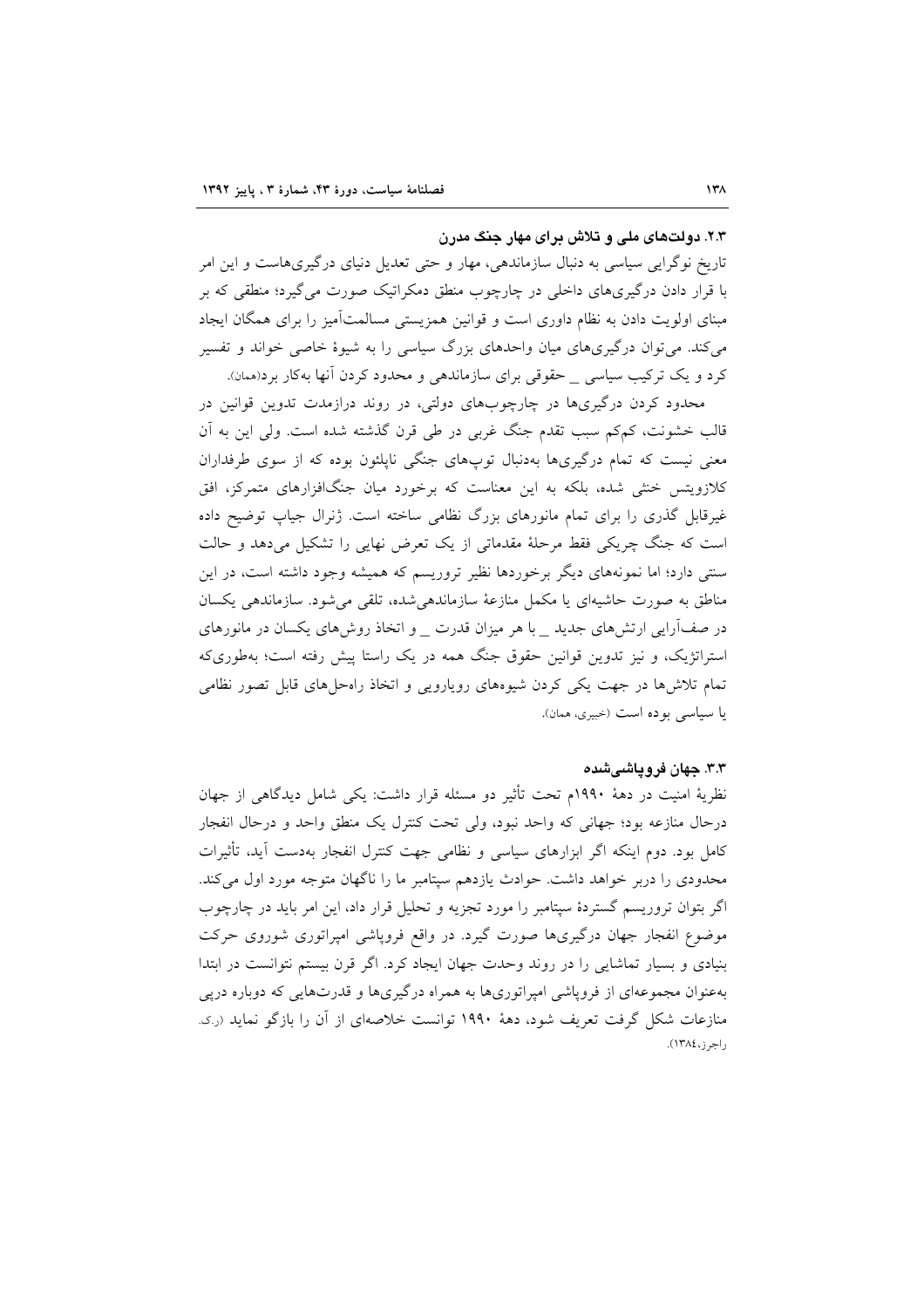جهانی شدن که شدیداً سبب تکرار موضوع وحدت جهان در قالب نظام امیراتوری جدید شده است، همانند فرأیندی که شامل رفع اختلافات، ادامهٔ همکاریهای سیاسی موجود و توقف تجزیهطلبی میشود، مورد بررسی قرار میگیرد؛ چراکه واکنش فضاهای داخلی جوامع در برابر اتخاذ سیاست باز و حتی خروج از معیار جهانی، یکسان نیست. ازاین رو مسلماً همهچیز در تجدید درگیریها تفسیر میشود. سوءقصدهای سپتامبر مشخصاً بازیگران جدیدی را به صحنه می آورد که روابط منازعهآمیز میان آنها ریشهای است و از ابزارهای جدید استفاده می کنند. با اینکه چارچوب ساختارهای سیاسی گذشته درحال تضعیف است، ولی شیوههای دیگری از مبانی تأیید شده، گروههای انسانی دیگری تقویت میشوند؛ گروههایی که عملکرد جمعی در مناطق آزاد را در دست میگیرند. هرچه دولت بیشتر تضعیف شود و حتی ازبین برود، بیشتر گروه های مذهبی تقویت می شوند (برای مثال درغیراین صورت چهکسی ادارهٔ مدارس یا بیمارستانها را در آفریقا بهعهده می گرفت؟). ساختاریابی گروه های قومی (برای مثال در یوگسلاوی سابق)، تأیید منطق مبادلات محلی، شکل گیری دوبارهٔ سرزمینها به دلایل مختلف، همه به منظور بقای محلی یا منافع مافیایی بوده است.

در فضاهای سیاسی کنترلنشده، تعداد واحدهایی که به دلایل و روشهای مختلف مأموریت عادی سیاسی پیدا میکنند، نظیر مدیریت زندگی داخلی و مدیریت درگیریها خارجي، افزايش مي يابند. اگر به توسعهٔ فنون ارتباطي بهعنوان بخش مركزي روند جهاني شدن که در اختیار این واحدها قرار میگیرد، توجه داشته باشیم و اگر این دولتها آرزوی چنین توسعهای را داشته باشند \_ با توجه به اینکه به ابزارهای جدید برای دستیابی به اهداف خود نیاز دارند \_ می توان نتیجه گرفت که از این پس کنترل ایجاد تغییر در محیط بینالمللی مشکل می شود (برژینسکی،۱۳۸۱).

# ۴.۳. پایان جنگ و آغاز درگیریهای جدید

ما تصور میکنیم که درگیریهای جدید بهصورت آمیزهای از «دیوار اَتش و مانور»، جبهه غیرقابل عبوری را تشکیل میدهد؛ درحالی که این فقط فرضیهای درمیان دیگر فرضیههاست و البته فرضيهاي كه با دقت حفظ شده است (حبيري، همان، صص١٦٤-١٣٨). امروز بهنظر مى رسد ضمانتهایی که در ابتدای دههٔ ۱۹۹۰م در مورد پایان جنگهای بینالدولی داده شده، کمی ناپخته بوده است. مسئلهٔ مشکلتری که مطرح میشود در مورد افزایش بازیگران غیرکلاسیک بهویژه آنهایی است که درگیر منازعاتی هستند که از نظر ما حالت تهاجمی دارد. درگیریهایی بدون حضور و دستور دولت، بیانگر رویارویی میان انسانها بوده است و ما سعی داریم از زاويهٔ "تمدنمان" آن را به فراموشي بسياريم؛ چراكه از اين ديدگاه جنگ مانند شكار، مانند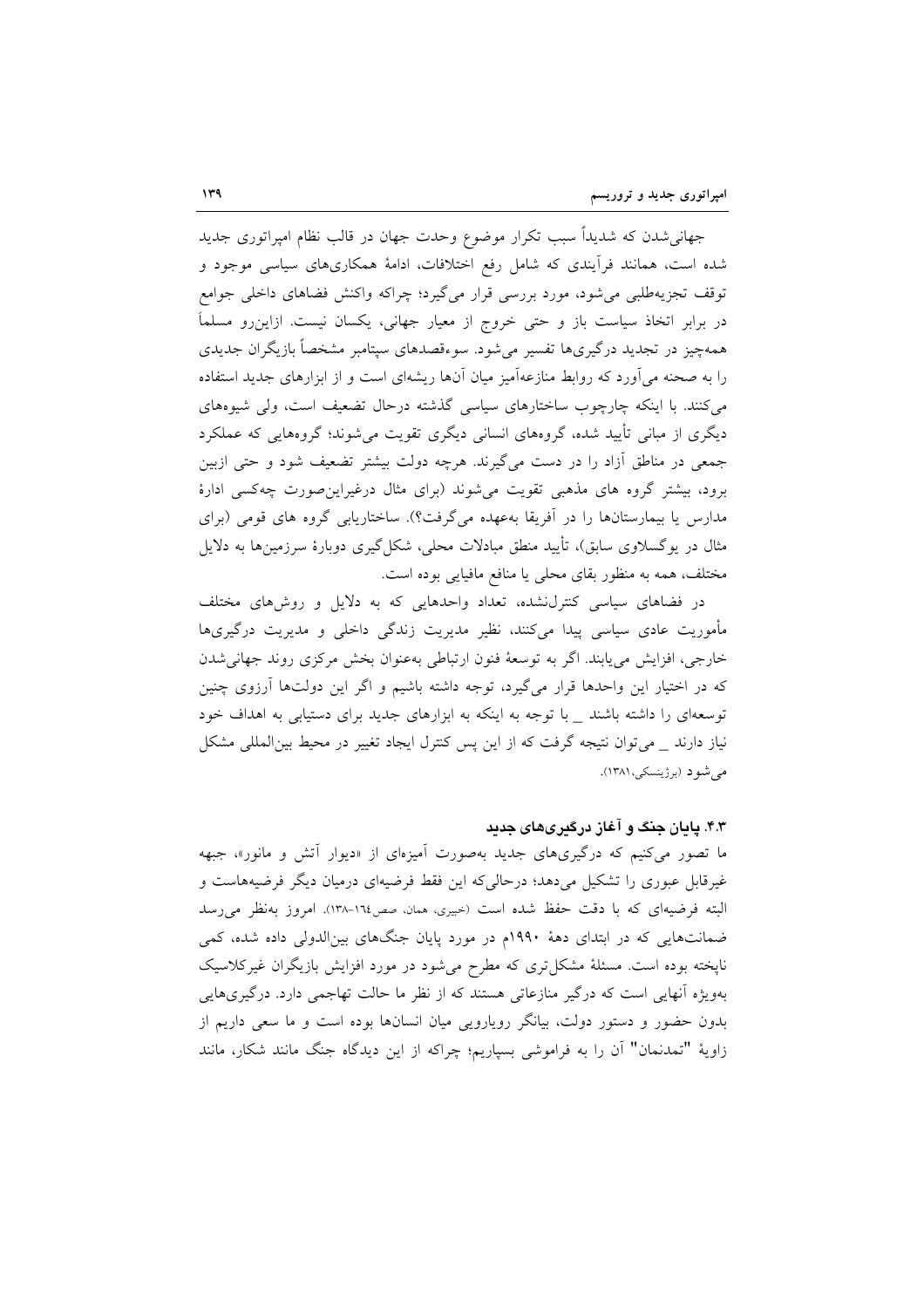جشن قتل عام، مانند یک تفریح، یک نمایش و مانند یک استراتژی مقدماتی برای حفظ بقا معنا پیدا می کند. ازاین رو درگیری های سارایوو، رواندا، کنگو، افغانستان و سپرالئون، که به شیوههای مختلف صورت گرفت، در برابر جنگهای بزرگ ناچیز بهنظر میرسد. ضعف بزرگی است اگر بخواهیم تصور کنیم که جهان دیگری عاقلانه و مستقیماً جایگزین جهانهای موجود می شود، زیرا همزیستی کموبیش آشکاری میان جهانهای موجود وجود دارد. الگوی «جنگ بزرگ» که از زمان کلازویتس تفسیر شده، سایر شیوههای کشتار را ازبین نبرده، بلکه موقتاً آنها را پنهان کرده است. اما امروز ما این شیوهها را بیشک در سطح بسیار خطرناک و با مدیریتی بهظاهر نامربوط با مسائل روز بهكار گرفتهایم (داوید،همان، ص۲۸-۲۵).

اگر به رویارویی میان دولت ها بهعنوان معیاری از نوگرایی در استراتژی بیاندیشیم، باید از این پس به شیوههای رویارویی فرامدرن نیز فکر کرد. این رویارویی فضاهای درگیریها را تغییر داده، چیزهای دیگری غیر از سرزمین را که معمولاً بهعنوان سرمایهٔ حاکمیت به آن نگاه میشود، تهدید خواهد کرد و سبب آسیبپذیری جوامع معاصر خواهد شد؛ آن هم با ابزارهای خاصی که برای نوگرایی این جوامع به کاربرده میشود.این درگیریها میتواند سیاسی نباشد و بازیگران جدید فراملی را در روند جهانیشدن به صحنه آورد. این روش درگیری بهویژه میتواند مورد قبول بازیگران سیاسی باشد؛ بازیگرانی که سعی در تغییر ابزارهای دفاعی کلاسیک دارند. برای ما که به فکر فراهم آوردن ابزار لازم جهت کنترل خشونتهای معاصر هستيم، جهان منازعهآميز كنوني، هم به واسطهٔ تنوع بازيگران منازعات بينالمللي و هم به دليل وجود تنوع در شیوهٔ عمل آنها، شناخته میشود. در واقع جهانیشدن شامل گردش سریع کالاها و انسانها بوده و در ضمن سبب سرعتگیری فنون و سلاحها می شود. بی شک هرگز سلاحهای سبک \_ همان سلاحهایی که مستقیماً در درگیریهای محلی بهکار برده شده و بهراحتی قابل حمل است و حرکتها را غیرقابل کنترل میکند \_ تا این حد به گسترش درگیریها کمک نکرده بود؛ بهطوریکه توقف محلی بحرانها را بیش(زییش غیرممکن ساخته است (برژينسكي، همان).

بهلحاظ استراتژیک دو مشخصهٔ جدید توجهمان را به خود جلب می کند؛ مشخصهٔ اول که ما را بهصراحت در تنگنا قرار میدهد، از این قرار است که میدان جنگ روزبهروز از محاصره خارج شده،فضای رویارویی با آن راحتتر میگردد. اگر امکان وارد آوردن ضربهٔ سنگین به یک بازیگر خارجی در منازعهٔ فعلی وجود داشته باشد و این با گسترش نیروهای آن در پشت جبهه یا به عبارت دیگر در سرزمین او همراه باشد، معیار مبارزه تغییر می،یابد و یک بازیگر محلی قدرت آن را پیدا میکند که عملاً آنچه را می خواهد در این میان بگنجاند. میدانیم که این امکان پذیر نیست. موشکها بهترین وسیلهٔ گسترش جنگ هستند، ولی در آیندهٔ نزدیک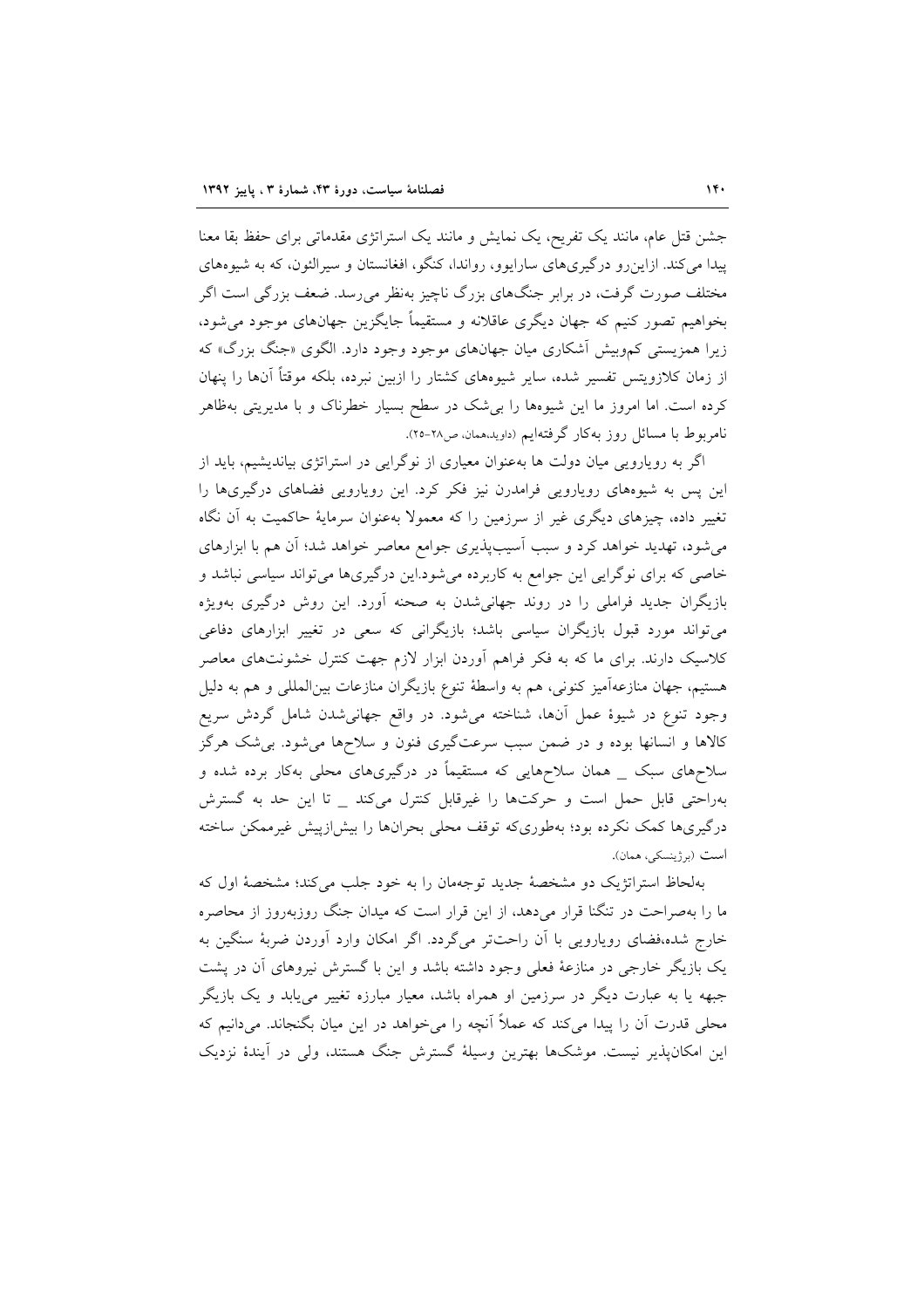تحت کنترل یک دولت باقی نمیمانند؛ زیرا می توان بهطور منطقی امیدوار بود که هر دولتی از سرزمین خود حفاظت کند، چراکه درپی آن، خطر ضدحمله وجود دارد. تروریسم نیز ابزاری کلاسیک برای به میدان اَوردن هر نوع بازیگر یا گوشزد کردن وظیفهٔ سیاسی به اوست. اما باید گفت اگر تروریسم بتواند تهدیدات بزرگ و دستورات نظامی را به سرزمینهای دور تحمیل کند، معنای بازی تغییر مییابد. میدانیم که تحول در فنون جدید، یعنی بهکارگیری سلاحها وجابهجایی أنها، در این راستا بهپیش میرود.

مشخصهٔ دوم که منطقهای استراتژیک را برهم میزند، شامل مجموعه تحولاتی است که آشکارا به گروههای انسانی کوچک وانعطافپذیر بها میدهد؛ گروه هایی که طبق معیار دولتها عمل نمیکنند و از این پس از قدرت زیانباری برخوردار میشوند که هیچ مقیاس مشترکی با قدرت های دهههای گذشته ندارند. ازاین رو قدرت نظامی به مدیریت درگیریها «متقارن» میان "همان" و "دیگری" منحصر می شود و در این صورت پشتوانهٔ برتری در مغلوب کردن أنها وجود خواهد داشت. ولی اگر ساختار رویارویی به صورت نامتقارن باشد، همه چیز کاملاً فرق میکند؛ بهطوریکه ما خود را در برابر حریفی می،یابیم که هیچ تمایلی به اجرای یک مانور آرام در میدان مبارزهای که کنترلش در دست ماست، ندارد و هدف و وسیلهای که در اختیار دارد، در راستای تغییر مسیر میدان مبارزه و برخورد با ما و در نهایت در جهت شکست ماست. در اینجا بحث بر سر غافلگیری ما از طریق یک مانور خارجی نیست، بلکه موضوع بر سر ضربهای است که به ما وارد میشود و سبب تغییر سمت و سوی تمام مانورهای ممکن ما میگردد.

یازدهم سپتامبر برههای از زمان را به تصویر کشید که بیانگر ازهم گسیختگیهای موجود در نظام روابط استراتژیک در چند سال اخیر بود. سخنان بنلادن \_ چه مسئول مستقیم سوءقصدها باشد و چه نباشد \_ بهطور مشخص در نقطهٔ تلاقی پویایی روند جهانی شدن و تجزیه فضاهای استراتژیک قرار گرفت. این حمله یک حملهٔ جهانی بود؛ چراکه تجاوز به امریکا به معنای برخورد با تصویر و حقیقت جهانی باز است که بهعنوان تنها جهان آتی معرفی می شود و به بهترین شکل سعی در تخریب جهان معاصر دارد. اما باید گفت مانوری موفق خواهد بود که با ازبین رفتن رویارویی های محلی سازماندهی شود. بن بست خونین اسرائیل \_ فلسطین، اغتشاش در سومالی و هرج ومرج در آسیای مرکزی نقش خود را در سطوح مختلف و به شیوههای متفاوتی در راستای اشاعه تروریسم در ابعاد و اهداف جدید بازی کرده است. ازاینرو، این شیوه از تروریسم درپی خواستهای جهانی است؛ تروریسمی که امریکا به پیشرفت آن کمک میکند. در ضمن این نوع تروریسم اهداف محلی را نیز دنبال میکند که در برخی موارد بهطرز وحشتناکی اماکن مقدس را نشانه می گیرد. در واقع به دلیل سودجویی از مبادلات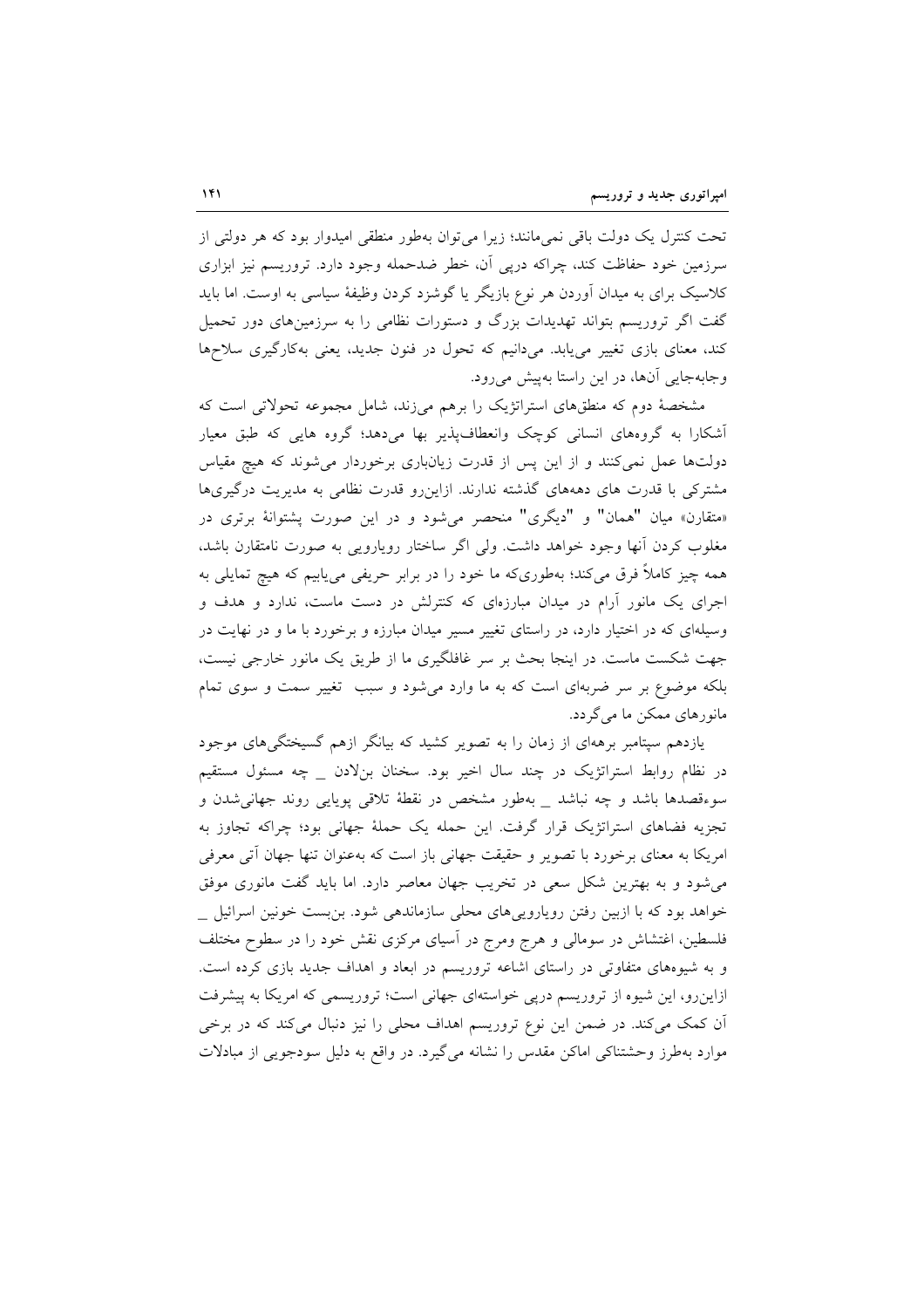در روند پویای جهانی شدن است که امکان تحقق این سبک از تروریسم وجود دارد. در مورد قدرت سازماندهی، هماهنگی و سرعتگیری شبکههایی که بی شک در اصول ساده هستند ولی نسبت به گروه های تروریستی ضعیف و غیرحرفهای، پیچیده بهنظر می آیند، باید گفت که این قدرت در نقطهٔ تلاقی تردد انسانها، تبادل اطلاعات و تصاویر، تبادل سرمایهها و تسلیحات بهوجود می]ید. سرانجام گفتنی است که تروریسم تصویر روشنی از آن چیزی است که قدرت امروزی از دهههای حاکمیت در گذشته بهارث برده است و بر روابط نامتقارن نفوذی ندارد؛ روابطی که تحت کنترل گروههایی است که از ابزارهای فنی جدید برخوردارند. منازعهٔ نامتقارن مقولهای کاملا جدید است و این نبود تقارن از این پس شانس آن را دارد که خلاف میل ما عمل کند (خبیری، ممان، صص٣٢٦-٢٩٢). تنوع فنون، تضمینی در میزان کارایی بهوجود نمی آورد. تانکهای سالم باقیمانده از یوگسلاوی در پایان جنگ سرد گویای این موضوع در ميان ديگر عناصر بود.

# ٥.٣. دامنهٔ آسیبینیریها

برای هر دولتی، تعریف سرزمینی در درجهٔ اول قرار دارد. ساخت و حفظ این فضا، جزء بزرگترین کارهای سیاست و ابزارهای ملزم آن محسوب میشود. از آنجا که سرزمین صرفاً از ناحیه مرزی تهدید میشود، لذا جستجوی مرزهای طبیعی، پوشش نظامی و بستن مرزها در متن تمام استراتژیهای دولت های ملی طی چهار قرن گذشته قرار داشته است.

تروریسم قصد ندارد از راه مرزها حمله کند و به شهرها بهعنوان نقاط تمرکز انسانها حمله کند، بلکه هدف آن نشانهگیری شهرها بهعنوان تمرکز نقاط آسیبپذیر است که تمرکز انسانها یکی از این نقاط محسوب می شود. جغرافیای اهداف احتمالی گسترده است و می تواند برحسب تحولات سلاحهای مصرفی تغییر کند؛ بهطوریکه برجی که تاکنون بهخوبی حفاظت شده بود و مردمی که در حال تردد بودند، می تواند جزو اهداف ضربههای هماهنگشده قرار گیرد. بنابراین، سرزمینی که تهدید میشود کاملا جدید است ولی بد تعریف شده است. تا دیروز فضای ملی می توانست بهواسطهٔ راه نفوذی در مرزها، با حمله نظامی گسترده به قلب شهرها یا بهواسطهٔ تروریسمی محدود که در حقیقت هرگز از شناخت آن دست برنداشتیم، تهدید شود. تروریسم یازدهم سپتامبر میدان جدیدی از درگیری را در قلب فضای امنیتی بهوجود اّورد که کسی نمیداند از کجا مورد تهدید قرار میگیرد. ویژگی مانور در این است که ما را از پشت غافلگیر کند آن هم با بهکارگیری ابزارهایی که از وجود آن خبر داریم، ولی باور نمي كنيم كه بتواند به اهداف غيرمنتظره حمله كند؛ بهخصوص طبق الگوهايي كه ابزارهاي دفاعی ما را دربر می گیرد. اغلب منطق استراتژیک موجود با برتری در فنون اشتباه گرفته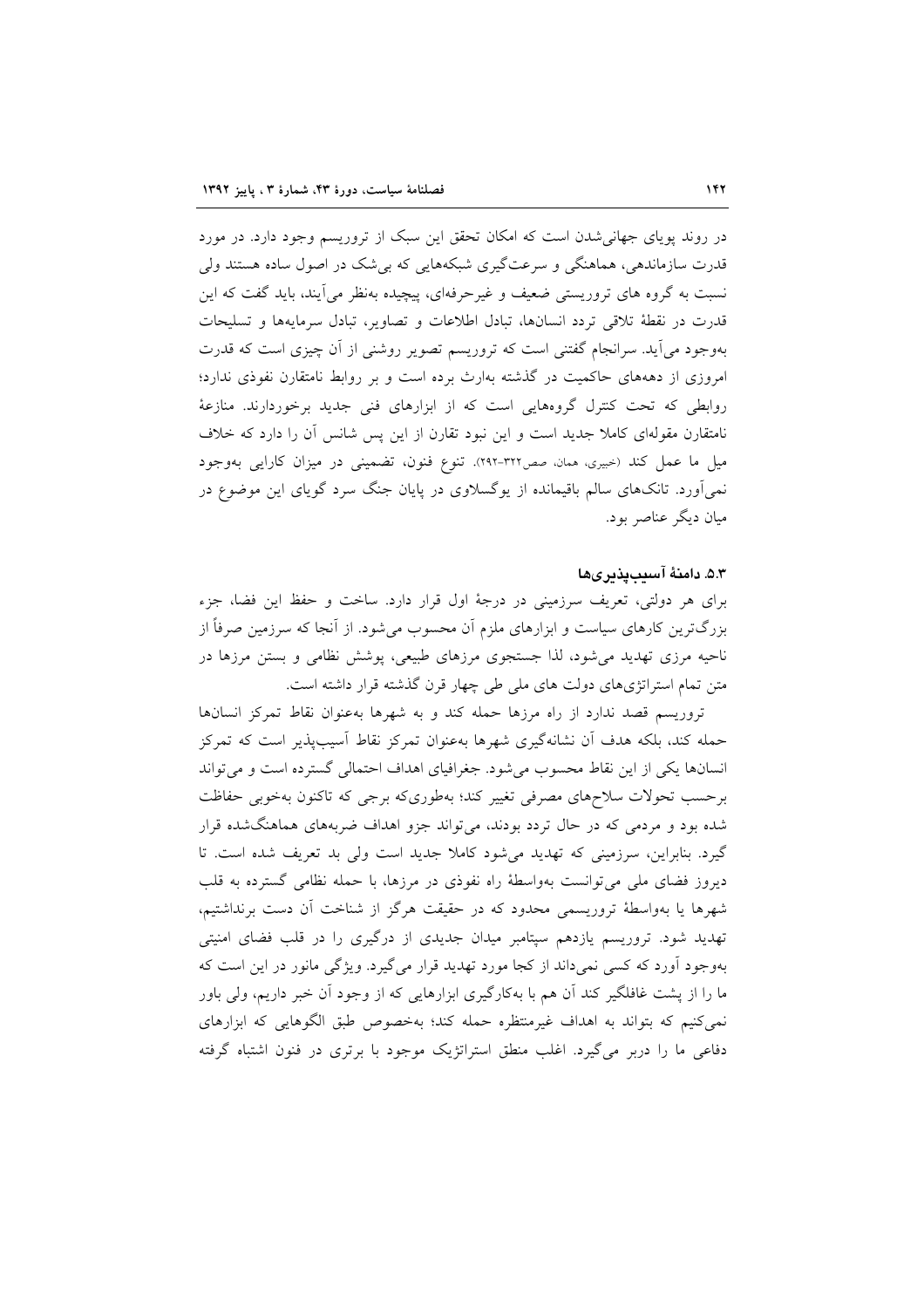میشود. همین برتری در فنون بود که در سپتامبر ۲۰۰۱ مستقیماً مورد حمله قرار گرفت، نه فقط برای اینکه سیستمهای فنی نتوانست این تهدید جدید را پیش بینی یا متوقف سازد، بلکه بیشتر به این دلیل که این سیستمها بی شک چنین تهدیدی را غیرقابل تصور جلوه دادهاند.

ابزارهای دفاعی یکی از قطبهای اصلی در توسعهٔ فنون محسوب میشود و مسلماً بازده آن با فنون جدید در هر چارچوبی افزایش مییابد. اگر به تاریخ جنگهای پیشین نگاهی بیندازیم، می بینیم که این جنگها فقط سبب ایجاد تحول در فنون شده است؛ بهطوریکه از زمان رنسانس تشکیلات نظامی با بهرهگیری از این تحولاتْ جنگها را همیشه و در همهجا کارساز کرده و موجب برتری در زمینهٔ فنون تضمینی برای تشکیلات نظامی بوده است، آنهم زمانی که این تشکیلات برای مقابله با حریف، مشابه "دیگری" باشد؛ برای مثال در جنگهای میان کشورهای اروپایی (ویندشاتل، ۱۳۸۷، صص١٤٤-١٤٧). اما در وضعیت متفاوت، قدرت فوقالعادة تشکیلات نتیجهای نداشته است؛ برای اینکه سیستمهای رقابتی خود بهطرز خاصی اسیبپذیرند. میدانیم که یک سیستم دفاع ضدموشکی که بر مبنای یکسری ماهوارهها تنظیم شده باشد، نخست ماهوارهها خود بهعنوان نقاط ضعف زنجيرة قدرت، مختل مي شود. بايد گفت بی شک ماهوارهها خود می توانند مورد دفاع قرار گیرند. ولی این امر با افزایش قدرت یا با همراه شدن آنها با سیستمهایی که خود بهنوعی آسیبپذیرند، میسر خواهد بود. حتی اگر بحث بر سر این مسئله باشد که سیستمهای جدید فنی میتواند در بطن آسیبپذیری روانی قرار گیرد، در این صورت این موضوع زمانی اتفاق میافتد که ما بهراحتی در مانور استراتژیک بیش از حد بر این ابزارها تکیه کنیم یا زمانیکه این ابزارها مانع از بیان این مسئله شوند که همیشه در یک درگیری، منطق و فرصتهای مختلف همزمان وجود داشته است. ابزارهای دقیق امریکا میتواند با هدفگیری پل سادهای در عراق یا با هدفگیری صفوف پیرمردان به جای نظامیان در کوزوو کارایی خود را زیر سؤال ببرد و غفلت از این اصل ابتدایی است که به ناکامی منجر میشود.

لازم است دو نکته را اضافه کنیم؛ یکی اینکه برخی تجهیزات میتوانند بهلحاظ ماهیت خود بالقوه خطرناک باشند؛ برای مثال صنایع پتروشیمی یا هستهای. در اینجا یک اقدام فوری در راستای بقای ملی مشکلی را پیش نمی آورد، بلکه مشکل بیشتر به آسیبهایی برمی گردد که بلافاصله در اثر ازبین رفتن این تجهیزات و تأثیرات روانی آن ایجاد میشود. دیگر اینکه بخشی از آسیبپذیری می تواند از بعد مادی تعریف شود؛ برای نمونه کارخانهای می تواند با مواد منفجره یا با وارد آمدن یک ضربه ویران گردد، ولی این آسیب،یذیری دلایل معنوی نیز دارد که این دلایل تا حد زیادی به ماهیت مهاجم برمیگردد؛ برای مثال اسرائیلیها میدانند که سیستمهای پلیس آنها نمی تواند مانع حملات انتحاری شود. با توجه به درگیریهای ایجاد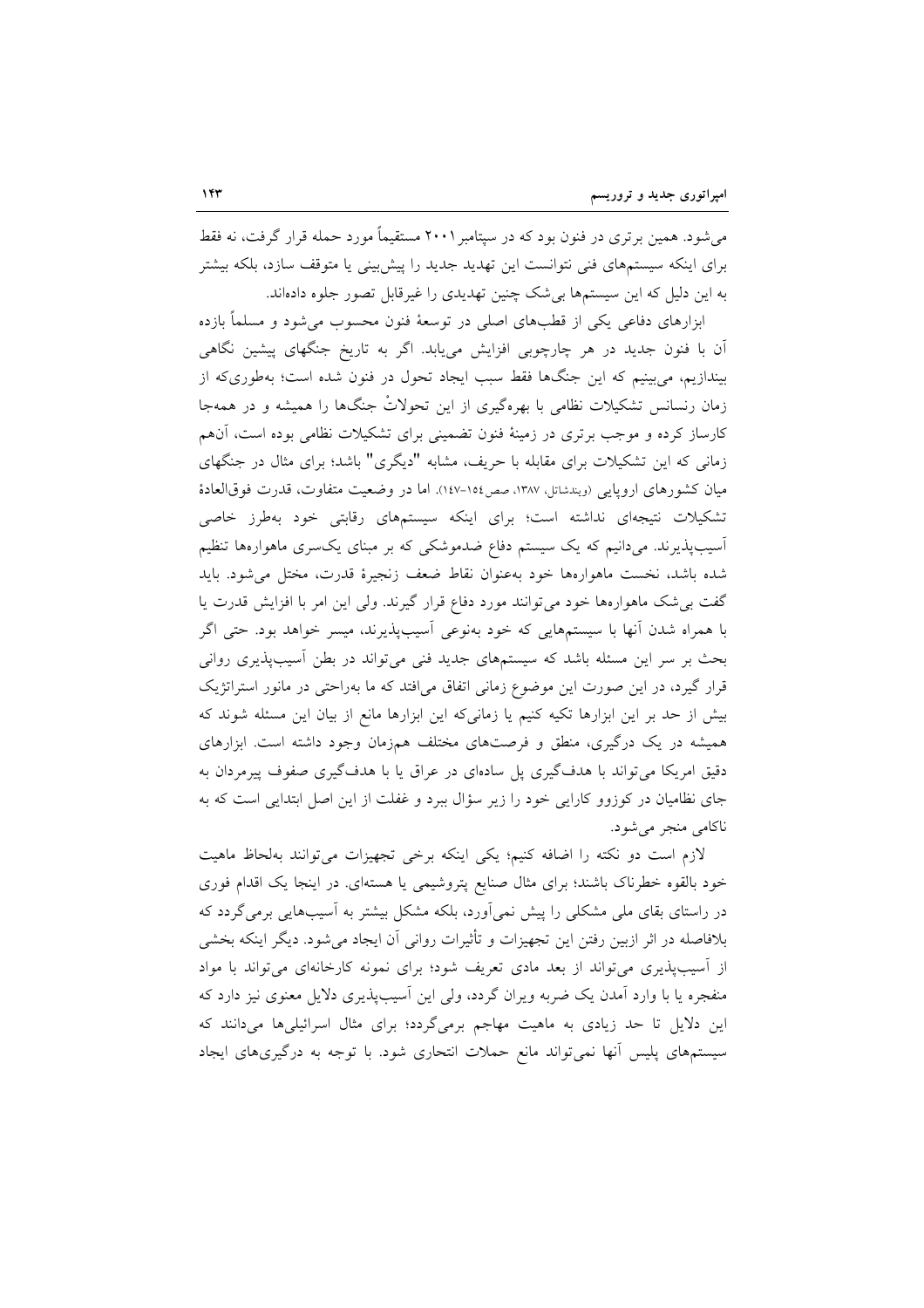شده، اقدامات استراتژیک ما بر مبنای فرضیهای تنظیم میشود که جنبهٔ منطقی منازعه را دربر می گیرد؛ بهطوری که یک بازیگر استراتژیک نمی تواند مرگ خود را بهعنوان هدف نهایی درنظر گیرد و از لحاظ تاکتیکی، باید تلفات جنگجویان نیز در میدان نبرد محدود شود. منطق استراتژیک ما بر مبنای مبارزهٔ نیروهای نظامی آرایش دیده تنظیم شده است. یکی از زنجیرههای مقدماتی منطق استراتژیک ما که بسیار مؤثر است، آگاهی از بالا بودن میزان خطری است که متجاوز در راستای رسیدن به آرزوی خود ایجاد میکند. اگر مبارزی متقاعد شود (و این امر فقط در یک منطق متعصب و نه مذهبی امکانپذیر است) که موضوع مورد منازعه برای شخص او جامع است، در این صورت خطر مفهومی ندارد و منطق ما نامربوط جلوه داده می شود و از بین میرود. برای مثال استدلال درخصوص بازدارندگی هستهای فقط زمانی مناسب است که یک تصمیمگیرنده سیاسی که منطقی فکر میکند، نابودی سرمایهٔ انسانی خود را نیذیرد. اگر او چنین امری را بیذیرد، دیگر منطق عقلانی بازدارندگی کاربردی نخواهد داشت.

# ۴. تروریسم نوین

در تبارشناسی، «واقعیت» یا «امر واقع» مهم است، لکن برداشت ذهنی از واقعیت یا امر واقع است که وقوع رویدادهای انسانی را باعث میشود. مفهوم «استراتژی» نیز از مفاهیم اصلی در جغرافیای مفهومی رهیافت تبارشناسی است و عبارت است از تحلیل واقعیت یا امر واقع به صورت ذهنی بهمنظور نتیجهگیری و اقدام برای رسیدن به اهداف در روابط قدرت و سیاست. تروریسم یک استراتژی است و آن هم استراتژی ارعاب. سابقهٔ این «تروریسم» به زمان انقلاب فرانسه برمیگردد. اهمیت این مفهوم در پژوهش حاضر، فرایند بینالمللی شدن آن است که به اواخر قرن نوزدهم برمیگردد و زمینهٔ جهانیشدن آن را در گذر از قرن بیستم به قرن حاضر فراهم أورده است.

# ۱.۴. تروریسم بینالمللی و تحول تاریخی آن

واژهٔ «تروریسم بین المللی» که بهطور عمده از دههٔ ۱۹۷۰م به این سو استفاده شده، عبارت است از بهکارگیری استراتژی ارعاب برای رسیدن به امتیازات و اهداف سیاسی که از سوی گروه های سیاسی در خارج از مرزهای متبوع آنان صورت میگیرد. دیوید راپاپورت می نویسد: بهلحاظ تحول تاريخي تروريسم بين المللي در دنياي پساوستفاليايي، تاكنون چهار مرحله يا موج را تجربه کرده است. اولین موج که به موج آنارشیستی معروف است، در دههٔ ۱۸۸۰م شروع شد و به مدت چهل سال ادامه پیدا کرد و بهدنبال آن در دههٔ ۱۹۲۰ موج ضداستعماری یا تروریسم قومی شروع شد و عمدتاً در دههٔ ۱۹۶۰ رو به کاهش نهاد. اواخر دههٔ ۱۹۶۰، موج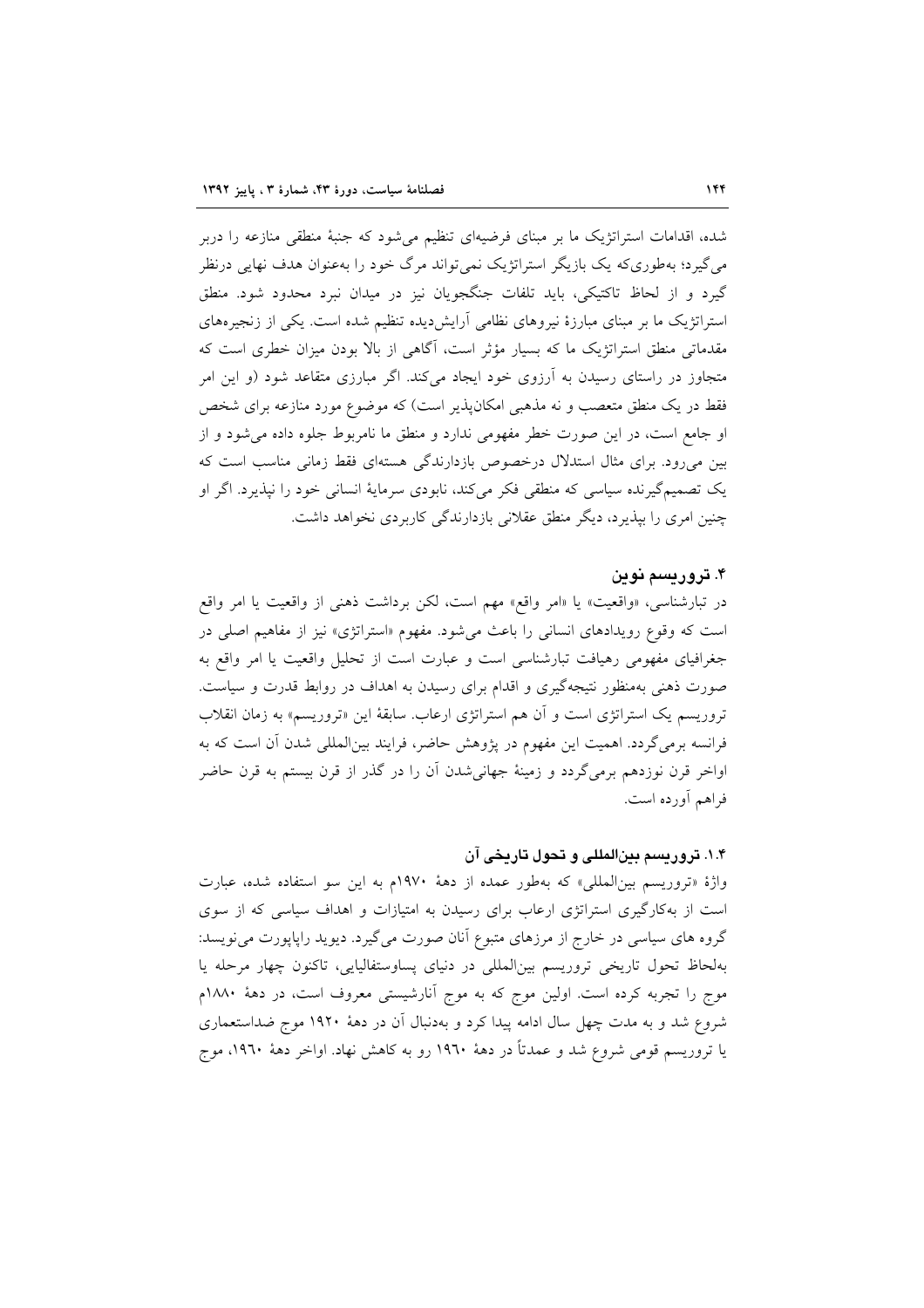چپ جدید یا موج مارکسیستی بهوجود آمد و تقریباً تا دههٔ ۱۹۹۰ به صورت لجام گسیختهای ادامه یافت که هنوز هم در برخی کشورها گروه هایی از آن فعال میباشند. چهارمین موج از سال ۱۹۹۷م به بعد نمود یافته است. تکنیک غالب کنش تروریستی در موج اول، قتل یا ترور شخصی بود. موج دوم با حمله به اهداف نظامی مشخص می شد که در موج سوم جای خود را به هواپیماربایی و در واقع آدمربایی یا گروگانگیری داد. در سه دههٔ اولِ موج سوم، بیش از هفتصد هواپیماربایی رخ داد. با پایان جنگ سرد و فروپاشی مارکسیسم، استراتژیستها و متفکرین غربی از جمله راپویورت معتقدند قرن بیستویکم شاهد برآمد موج جدیدی از تروریسم است که تکنیک خاص آن، عملیات انتحاری است (Rapoport,2004,p46-73).

آنچه توضیحدهندهٔ تحول جدید در تروریسم بینالمللی است، پدیده یا فرایند جهانی شدن است. اسمیت و بیلیس نشان میدهند که روابط سیاسی \_ امنیتی در دنیای کنونی، نه بین المللی بلکه جهانی است. مطابق این فرضیه، تروریسم جدید نمایانگر تحول تروریسم از تروریسم بینالمللی به تروریسم جهانی است.

## ۲.۴. تروریسم امپراتوریایی

منظور از جهانی شدن، فرایند گسترش ارتباطات بین جوامع است؛ بهگونهای که وقایع و تحولات یک گوشه از جهان بهطور فزایندهای بر مردم و جوامع دیگر جهان تأثیر می گذارند. این تحول بهمنزلهٔ معنایی جدید برای مفاهیم زمان و مکان است که با معانی سنتی أنها تفاوت دارد. انتقال أنَّى اطلاعات، دادهها و سرمايهها و امكان ارتباط همزمان ميان افراد در نقاط مختلف دنیا، در عمل فاصلههای زمانی را از میان برداشته و نظم طبیعی دوران قدیم یا چارچوبهای مکانیکی جهان صنعتی را بهکلی دگرگون ساخته است. مکان نیز با مفهوم دسترسی یا عدم دسترسی به اطلاعات و ابزار انتقال و پردازش آن ارتباط پیدا کرده است. به این اعتبار، "حضور در مکان" معنای تازهای یافته که می تواند تعیین کنندهٔ ارتباط و اتصال شخص به جامعهٔ اطلاعاتی یا طرد و حذف او از این مکان فراگیر باشد. امانوئل کاستلز این ویژگی را خصلت شبکهای جهان معاصر یا «جامعهٔ شبکهای» نام نهاده است. مطابق ایدهٔ وی، هر شبکه از شماری نقاط اتصال تشکیل یافته که سرمایه و اطلاعات در میان آنها جریان می یابد و کنترل بر شبکه از طریق أنها اعمال میشود. در درون جامعهٔ شبکهای، دولتهای ملی که در شرایط متعارف نمایندهٔ اراده و حاکمیت ملی و تمامیت ارضی هستند، چنان تضعیف می شوند که توانایی کنترل اطلاعات یا سرمایه را درون مرزهای خود از دست می دهند (کاستلز، ۱۳۸۰، جلد اول، صص ۱۸-۱۷).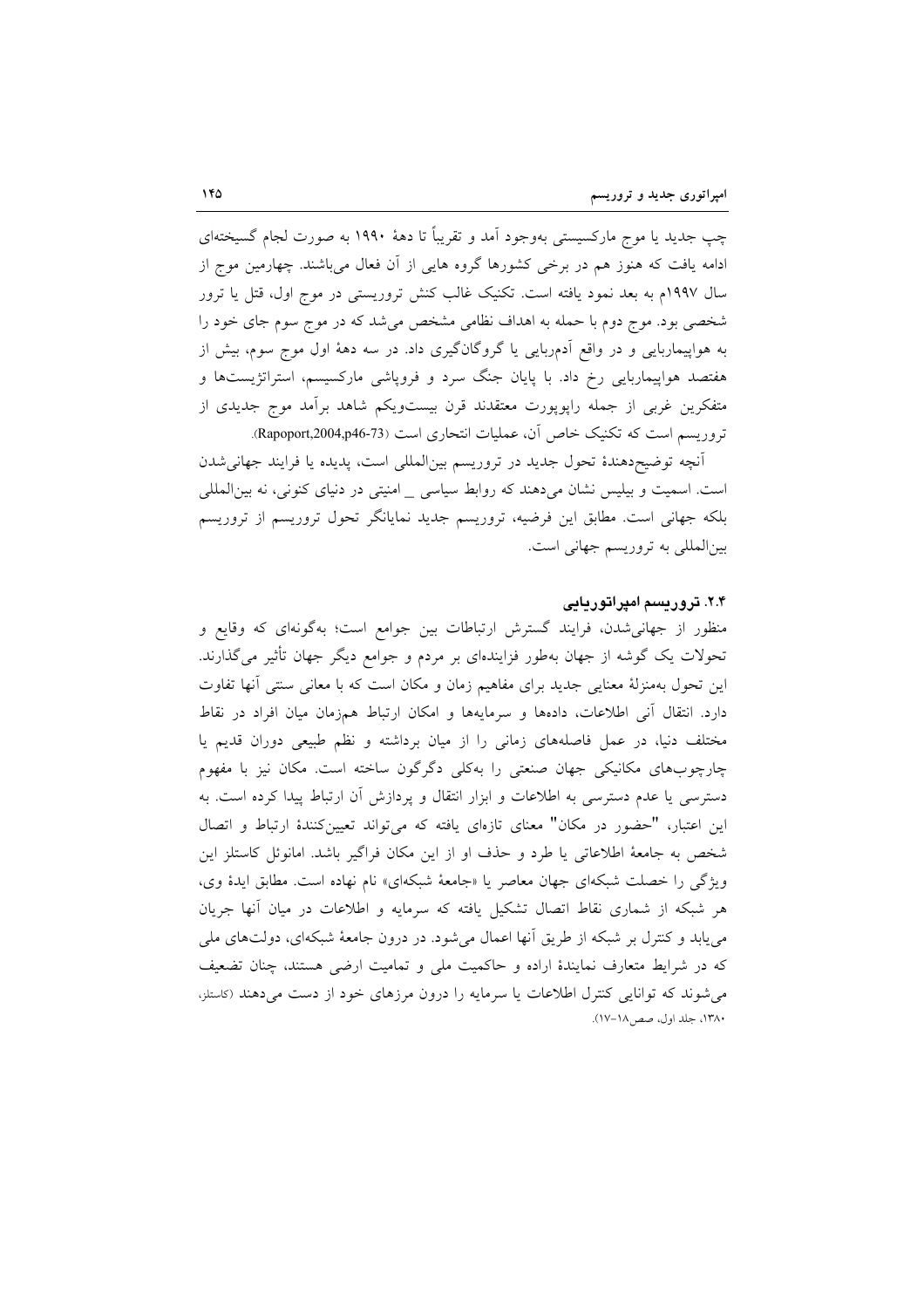جان بیلیس و استیو اسمیت بر مبنای همین ویژگی، تفاوت بین المللی شدن و جهانی شدن را توضيح دادهاند. اصطلاح «بين|لمللي شدن» به فرايند گسترش روابط بين حوزهها و قلمروهاي ملی اطلاق میشود. در نتیجهٔ بین|لمللیشدن ممکن است کشورها تأثیرات گسترده و عمیقی بر یکدیگر بگذارند، اما آنها همچنان به صورت مکانهایی جدا از یکدیگر باقی میمانند. در روابط بین|لمللی، کشورها بهوسیلهٔ خطوط مرزی بهخوبی مشخص شده و همین طور بهواسطهٔ یک زمان قابل.ملاحظه که عموماً برای طی فاصله بین قلمروهای آنها مورد نیاز است، از یکدیگر جدا می شوند. درحالی که عرصهٔ جهانی، شبکهای متشکل از شبکههای فرامرزی است. پدیدههای جهانی فراسرزمینی هستند و می توانند در یک زمان در سراسر جهان گسترش پابند و بدون صرف وقت بین مکانها رفتواًمد نمایند. به این معنا، تحول هر عنصر بینالمللی به جهانی، از طریق سرزمینزدایی و بازسرزمینی شدن امکانپذیر میباشد. بنابراین، مهمترین خصیصهای که تحول از تروریسم قدیم به تروریسم جدید را توضیح میدهد، غیرسرزمینی شدن و بازسرزمینی شدن تروریسم جدید یا جهانیشدن آن است.

# ۳.۴. عناصر تحلیل تروریسم در جامعهٔ شبکهای امپراتوریایی ۰۱.۳.۴ هوست

تروریسم نوین را میبایست در چارچوب مدل سازمانی و هویت پایه درک کرد. تروریسم نوین در قالب نوعی خرده فرهنگ بروز میکند. خرده فرهنگ غالباً به معنای تفاوت یا تعارض فرهنگی با فرهنگ مسلط یا در حال غلبه است و از این لحاظ نوعی مقاومت در برابر آن بهشمار می رود. تروریسم نوین از این منظر واکنشی است در برابر گرایش مسلط در روند جهانی شدن. جهانی شدنِ فرهنگ سکولار غربی درصدد همگون سازی فرهنگهای مختلف و آمیختگی آنها در فرهنگی فراملی به نام فرهنگ سرمایهداری است. چنین گرایشی، فرهنگ مذهبی را بهعنوان اصلی ترین حوزه معنادهی و امنیتبخشی در بسیاری از جوامع و بهویژه در خاورمیانه با تھدید مواجه می کند و به حاشیه می راند. این به حاشیه راندهشدگی و بهدنبال آن شکل گیری هویتهای مقاوم منجر به ظهور جنبشها و سازمانهای تروریستی ای همچون فرقه اَئوم شینریکو و القاعده شده است (کاستلز، ۱۳۸۰، جلد دوم، ص۳۰). هدف اَئوم شیزیکیو، زنده ماندن در دورهٔ آخرالزمان است که بهزودی فرامی رسد و همچنین نجات ژاپن و جهان از جنگ ویرانگری که نتیجهٔ اجتنابنایذیر رقابت شرکتهای ژاپنی و امیرپالیسم آمریکا برای ایجاد نظم نوين جهاني و دولت واحد جهاني است. ايدئولوژي القاعده نيز معجوني است از اسلامگرايي با آمیزههایی از بنیادگرایی سنتی در میان سنیمذهبان وهابی آمیخته با احساسات فرهنگی ضدغربی. این گرایش سعی داشت با اتکا به خشونت، قواعد شرعی را به جامعه بازگرداند و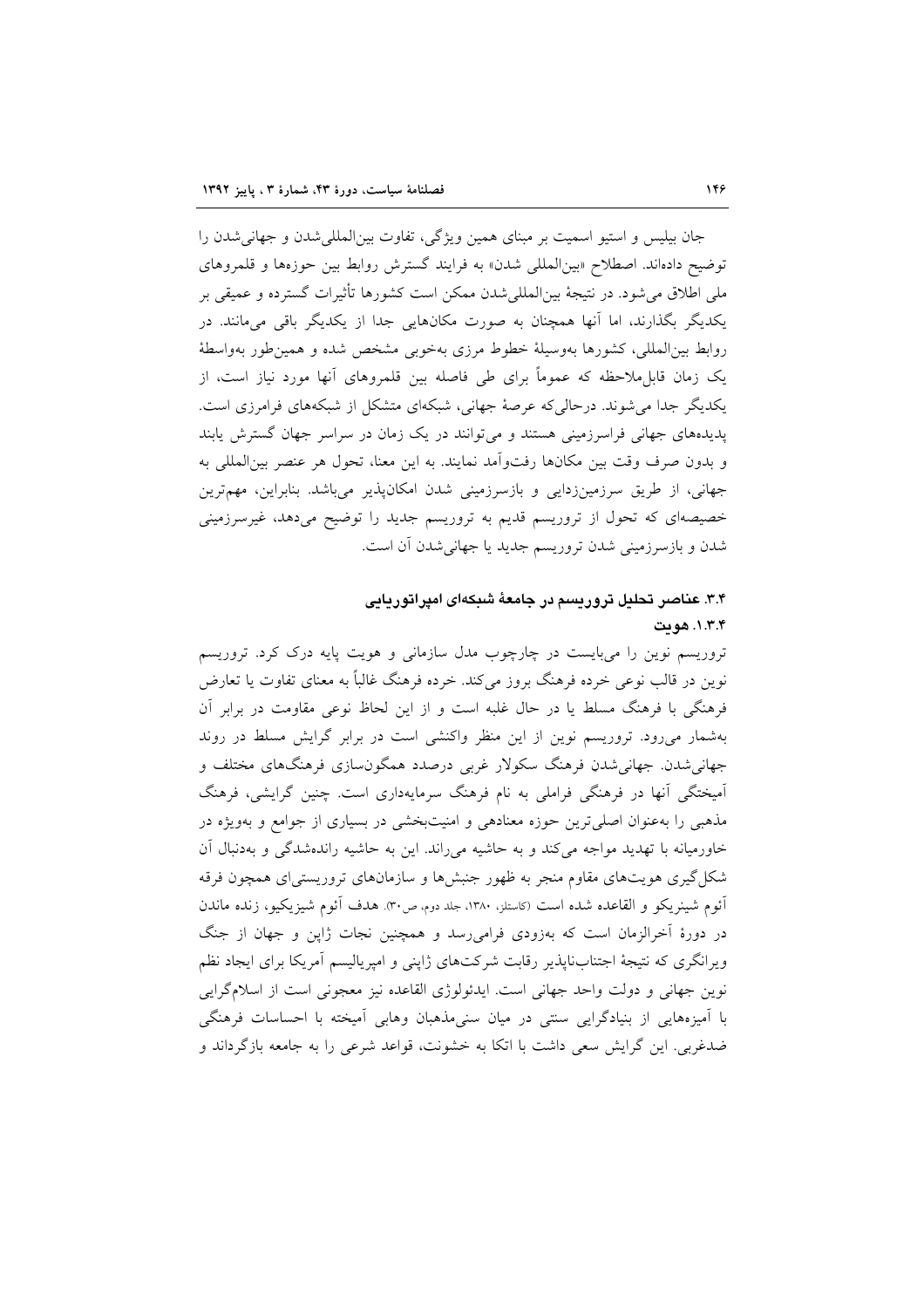جوامع اسلامی و در نهایت سراسر زمین را از وجود کفار پاک نماید. خصوصیات این دو فرقه توضیح دهندهٔ جهانی شدن و غیرسرزمینی و بازسرزمینی شدن تروریسم نوین است.

جهانی شدن فرایندی مکانمند است و همواره در چارچوب محلی بهوقوع میپیوندد و نیز چارچوب محلی از طریق گفتمانهای جهانی شدن بهمثابه مکانی خاص ایجاد می شود. به این معنا، جهاني \_ محلي شدن به منزلة نوعي ديدگاه جهاني دوخته شده به شرايط محلي است؛ گرچه مبنای انگیزهٔ القاعده وضعیتی است که در خاورمیانه وجود دارد، اما بهنظر می رسد حتی اگر این منطقه «از لوث وجود کفار پاک شود»، باز هم انگیزه و رسالت جهانی القاعده تداوم ىاىد.

## ۲.۳.۴. شبکهای شدن

تروریسم نوین گرچه در برابر جهانی شدن شکل گرفته، ولی از امکانات و قابلیتهای اَن استفاده می کند و این به دلیل شبکهای بودن عملکرد آن است. شبکه نوعی سازماندهی غیرسلسلهمراتبی است که در آن رابطهای کمابیش همتراز و هم سطح مابین اعضا، هستهها، گروه ها و جریانهای تشکیلدهندهٔ آن وجود دارد. این گروه ها عمدتاً در تعامل با یکدیگرند و در عین حال حداکثر استقلال را برای ابراز خلاقیت و هویت خود دارند. اینکه نقطهٔ اتصال شبکه چه چیزی است، مشخصاً به نوع شبکههای موردنظر بستگی دارد. شکل شبکهای سازمان اجتماعی در گذشته نیز وجود داشته است، اما آنچه در سازمان های شبکهای جدید عنصر نوین است، ناشی از تسلط پارادایم نوین تکنولوژی اطلاعات میباشد و ازهمینرو، اطلاعاتْ عنصر اصلی سازمان اجتماعی دنیای امروز بهشمار میرود و جریان پیامها و تصاویر بین شبکهها، ستون فقرات این ساختار اجتماعی را شکل میدهند. القاعده نیز نوعی شبکه گسترده تروریستی است که گرههای آن از طریق فناوری اطلاعات بههم مرتبطاند. آنها از طریق شبکههای پشتیبانیکنندهٔ مالی و ایدئولوژیکی تقویت میشوند و به صورت غیرمتمرکز عمل می کنند؛ بنابراین، برخلاف گروه های سنتی، این شبکههای تروریستی هیچ پایگاه واحدی ندارند. این خصوصیت امکان ضربه پذیری آن را به حداقل می رساند.

در بعد عملیاتی نیز سازمانهای تروریستی برای تأثیرگذاری هرچه بیشتر نیاز به نوعی قابلیت جمع[وری اطلاعاتی دارند. در این چارچوب، استفاده از منابع آشکار همچون اینترنت کمک مهمی در انتخاب هدف میکند. درواقع، اینترنت و منابع آشکار در بعد عملیاتْ کارکردهای بسیاری دارند. فناوری رایانهای در خدمت مواردی چون عضوگیری، تبلیغات سیاسی، تأمین مالی، ایجاد ارتباطات و هماهنگی بین گروهها و درون هر گروه، جمعآوری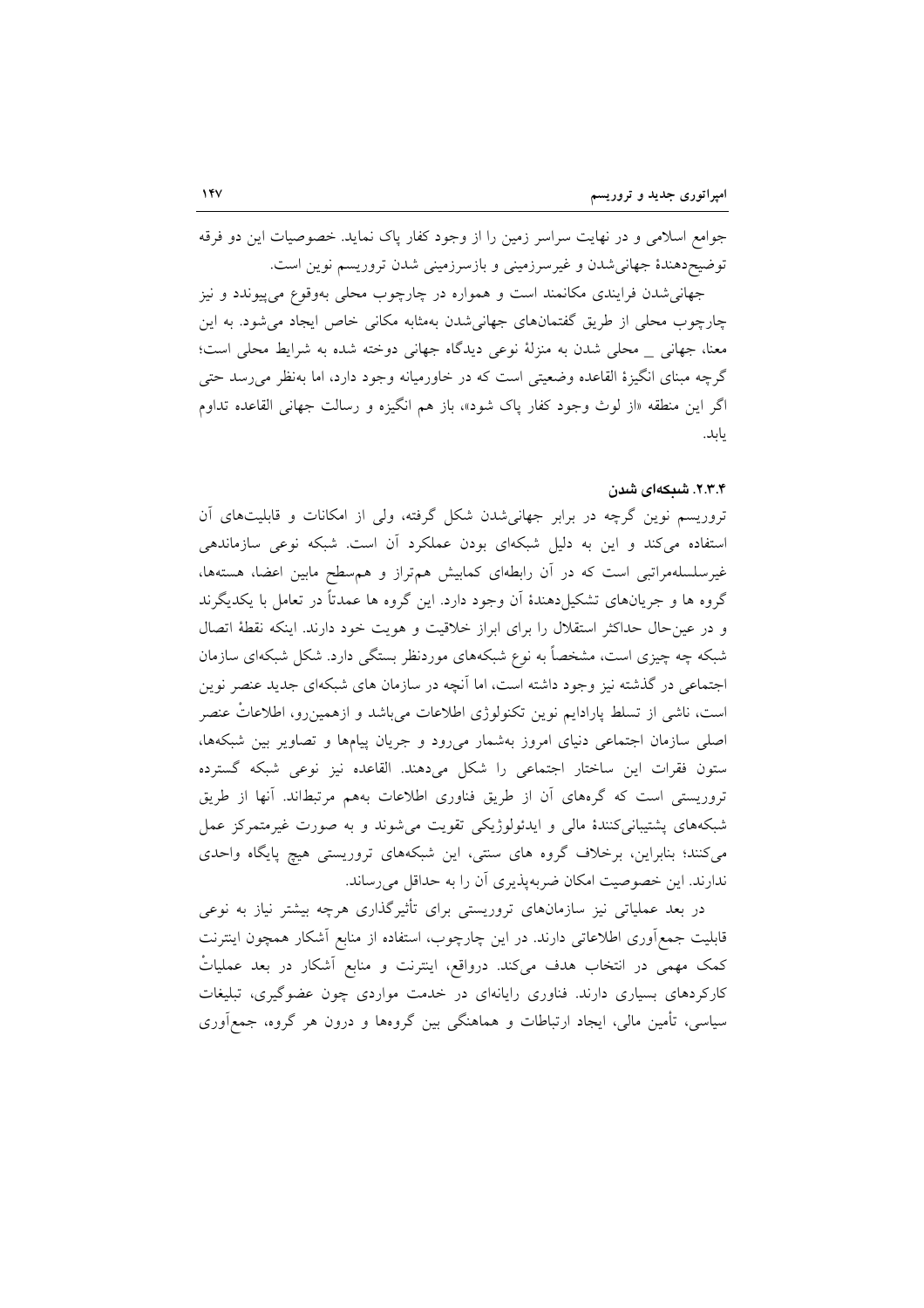اطلاعات و پنهانکاری و ناشناس ماندن در فعالیتهای روزمره و نیز در عملیات تاکتیکی قرار مے گہ د.

از سوی دیگر، قابلیتها و امکانات جهانی، همچون ماهوارهها، سازمانهای غیردولتی، خطوط هواپیمایی بینالمللی، اینترنت و مانند آن میتوانند به تروریستهای جدید کمک کنند تا برای کسب منابع مالی، پناهگاهها، استخدام اعضا و آموزش آنها و تأمین بسیاری دیگر از احتیاجات خود، از دولتها بی نیاز شوند. بی نیازی موجب می شود ساختار گروههای جدید تکپایه باشد، نه دوپایه؛ یعنی هم شامل تیمهای عملیاتی و ترور میشوند و هم برخی سیاستمداران و دیپلماتها را در اختیار دارند تا همزمان با اقدامات تروریستی، مقاصد سیاسی خود را نیز بهپیش ببرند. ساخت دوپایه مستلزم أن است که از سوی دولت دیگر یا حزب مدعی قدرت پشتیبانی شوند و درعین حال، دریی دستیابی به قدرت سیاسی یا تسلط بر دولت نیز باشند. پیکرهٔ دویارهٔ این سازمان ها نشاندهندهٔ بعد سرزمینی و نیز قابلیت نفوذیذیری تشکیلات آنهاست. در مقابل، تروریسم جدید چون هویتمحور است نه منفعتمحور، و از امکانات و قابلیتهای جهانی شدن سود میبرد، این امکان را دارد که ساختی تکپایه داشته باشد و درواقع غیرسرزمینی باشد؛ به همین دلیل، نفوذپذیری کم تری دارد، چون تشکیلات سیاسی سرزمینی ندارد. شاخههای سیاسی بهواسطهٔ انضباط کمتر و انعطافپذیری تشکیلاتی نسبت به شاخهٔ عملیاتی، همواره در معرض نفوذ و اختلافافکنی قرار دارند. اما تک پایه بودن سازمان تروریسم نوین موجب میشود انسجام هویتی اَن به میزان بالایی حفظ شود و در نتيجه، ترور به منزلهٔ نوعي سبک زندگي اصالت يابد (پورسعيد، ١٣٨٨، صص١٧٠-١٤٥).

# ٣.٣.۴. ايزار

تروریسم جدید از ابزارهای رسانهای و اطلاعاتی جهانی شدن استفاده می کند که در آن تصاویر جای اخبار را به مفهوم کلاسیک آن گرفتهاند. تا پیش از این، آنچه اکثریت خاموش (یا طرف سوم) پس از هر عملیات تروریستی درپی آن بودند، بیانیههای پذیرش مسئولیت عملیات بود که به بیان اهداف و انگیزههای اقدامات تروریستی میپرداخت. امروزه این انتظار جای خود را به اشتیاق برای دیدن تصاویر این عملیات داده است که اوج آن را می توان در حادثهٔ یازدهم سپتامبر مشاهده کرد؛ به همین دلیل، تروریسم نوین از شیوهٔ تحریک و برانگیختن سود میبرد.

تروریسم قدیم بر باجخواهی تکیه داشت و منفعت.حور بود، اما رسانههای جهانی و بهویژه تلویزیونهای ماهوارهای این قابلیت را به تروریستهای جدید دادهاند تا به دنبال تحریک و برانگیختن احساسات و روان جمعی جامعه از راه تولید صحنهها و تصاویر بسیار فاجعهبار باشند. اگر هواپیمایی منهدم شود، ولی همه تصور کنند دلیل آن نقص فنی بوده است،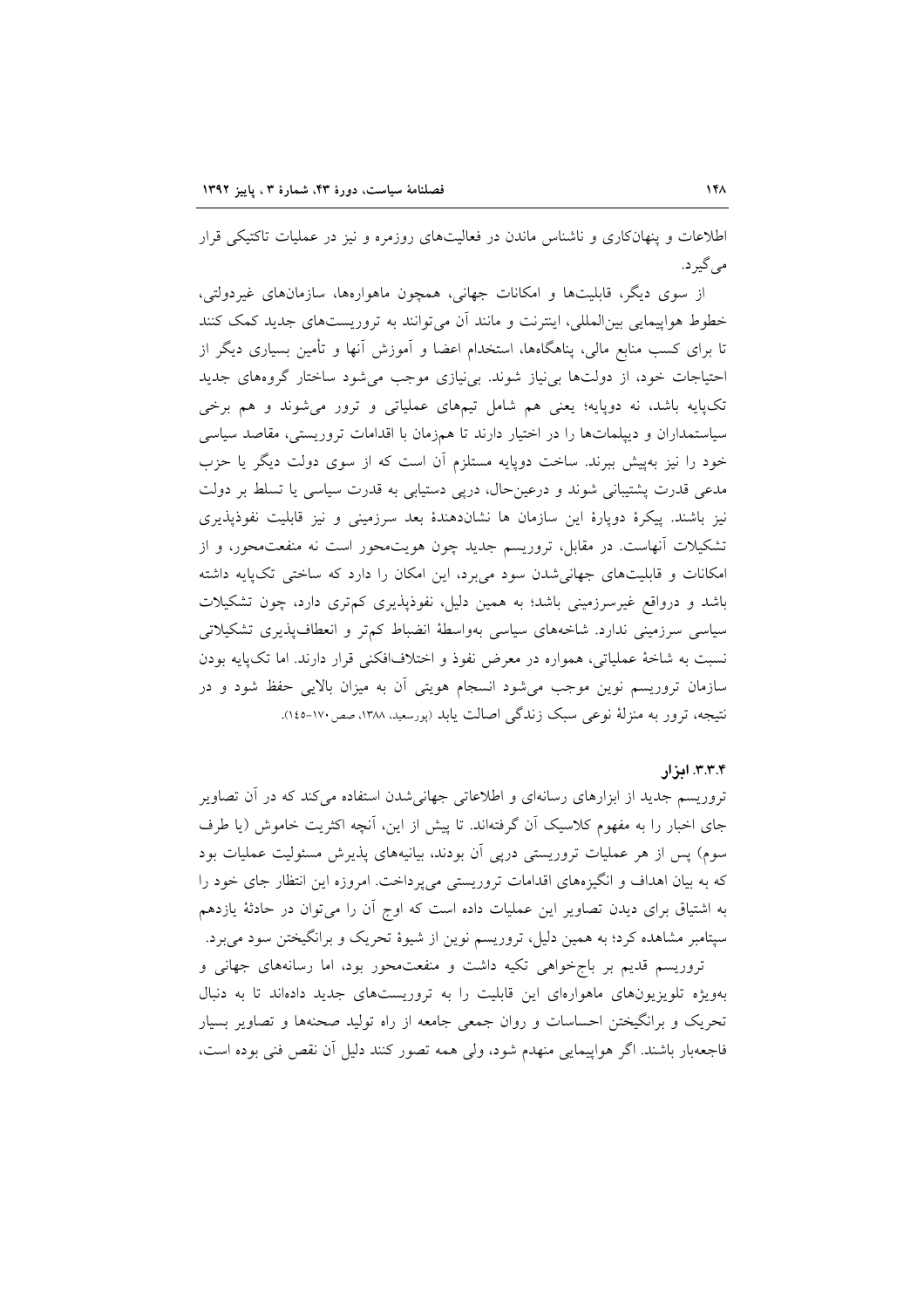تروریستها چیزی بهدست نمی آورند. از این دیدگاه، تروریسم نوین بیش(زییش از کاهش کنترل سیاسی بر رسانهها در روند جهانیشدن سود میبرد و مهمترین ویژگی آن مرتبط ساختن خشونت با رسانه و انتشار خبر أن است. بنابراین، تروریستهای جدید بر اساس اصولی همچون اصول حاکم بر سازمانهای غیردولتی که در دورهٔ جهانی شدن اهمیت و نقش[فرینی افزون تری یافتهاند، کار میکنند. این سازمانها برای جلب توجه عموم و برجستهکردن موضوعات موردنظر خود \_ براى مثال، حفاظت از آب و هوا، اشتغال کودکان یا نابودی جنگلها \_ صحنههایی را ترتیب میدهند که سناریوی آنها تولید تصاویر جنجالبرانگیز است. این تصاویر باید حساسیت مردم سراسر دنیا را برانگیزد و دولت ها را تحتفشار قرار دهد تا تدابير لازم را بيانديشند (ممان).

از سوی دیگر، گروه های تروریست می توانند از فناوری رایانهای برای تهدید یا حمله به منابع رایانهای قربانی یا هدف، بهره گیرند. این عمل می تواند به شکل تهدید یا حمله بر ضد زیرساختهای ملی که بهشدت به شبکههای رایانهای وابسته شده و دارای ارتباطات متقابل با این شبکهها است، تجلی یابد. زیرساختهایی چون تأسیسات آب و برق، حمل و نقل عمومی، نهادهای تجاری و شرکتهای فراملی، سازمان های بین المللی دولتی و غیردولتی، شبکه مترو، کارخانجات و سدها. شبکه، فضای جدیدی برای تروریستهای جدید ایجاد می کند که بهواسطهٔ هزینهٔ پایین و غیرقابل شناسایی بودن آن می تواند جایگزین حمایت دولتی شود و این تروریستهای مستقل میتوانند برای تأمین نیازهای خود از قبیل اعتبارات مالی، آموزش یا پناهگاه امن به این فضا مراجعه کنند و به این ترتیب کشور هدف را مجازی تهدید يا تخريب نمايند كه به أن «سايبرتروريسم» مي گويند.

## ۴.۳.۴. اهداف عملیاتی

تروریسم قدیم مقولهای منفعتمحور و دریبی کسب مشروعیت در میان اکثریت جامعه و مشروعیتزدایی از حکومتها بود. بنابراین، قربانیانْ گزینشی بودند و آمار تلفات عملیات تروریستی نیز غالباً پایین بود. اما تروریسم جدید این محدودیتها را ندارد و بهدنبال مشروعیت یابی یا منفعت سیاسی در میان اکثریت جامعه یا آن چیزی که در بازی ترور «طرف سوم» خوانده می شود، نیست. همانطورکه مک لوهان میگوید: پیام و معنای رسانهٔ جدید، خودِ رسانه است و نیز همانطورکه اسلاوی ژیژک میگوید که پیام و هدف کنشهای خشونتآمیز جدید، خودِ کنشهای خشونتآمیز است. هدف، معنا و پیام تروریسم جدید امپراتوریایی نیز خود تروریسم است.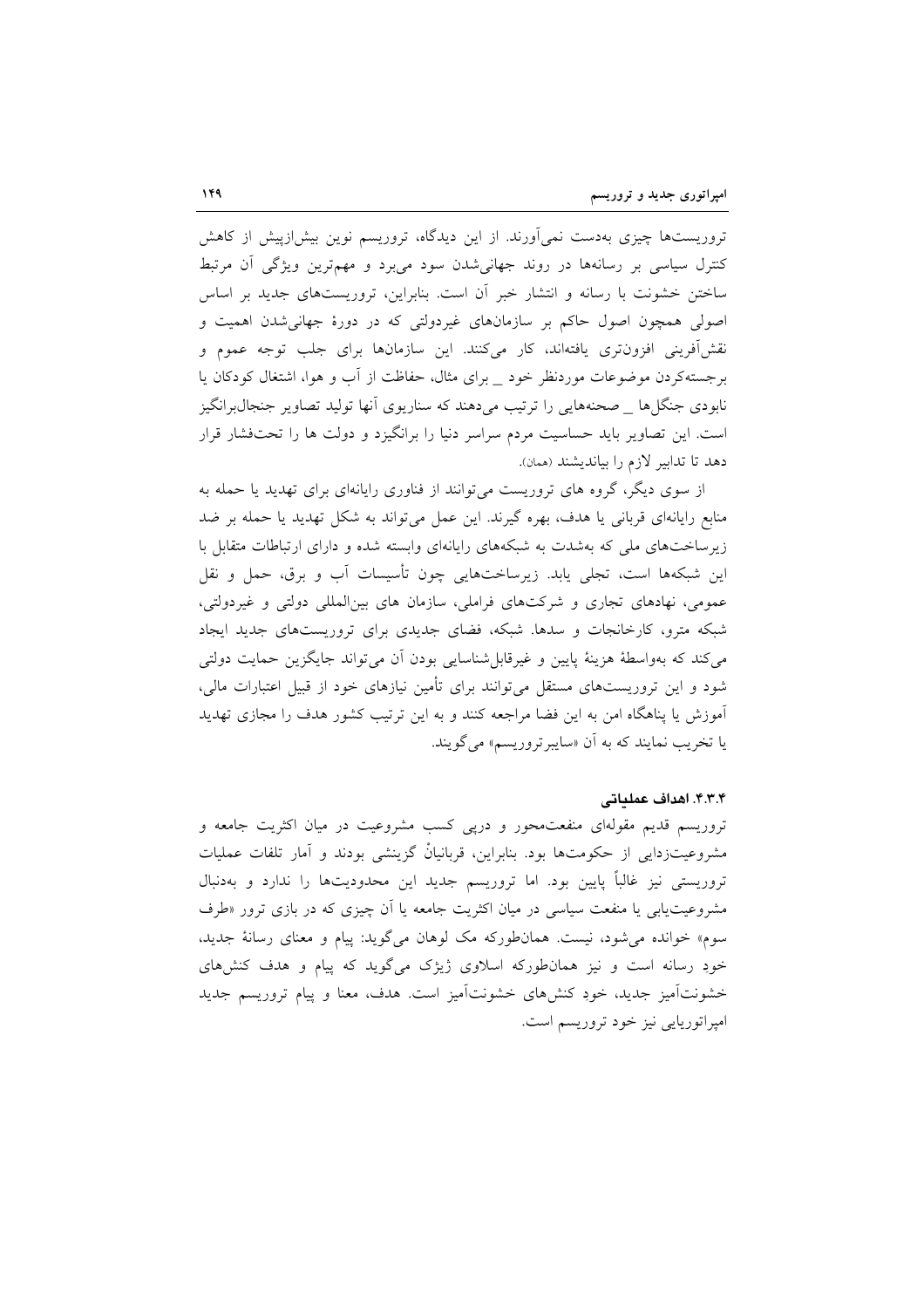در دنیای جدید، رویداد تروریستی میبایست آنقدر بزرگ باشد که در صدر اخبار همه شبکههای جهانی قرار گیرد و این مستلزم قربانیان انبوه و تخریب گسترده است. بنابراین، قربانیان عملیات تروریستی می!یست از میان همان اکثریت خاموش و به صورت "فلهای" انتخاب شوند. انتخاب مکانهای عمومی برای عملیات که در آنها قربانیان کمترین امکان را برای فرار یا جان سالم بهدر بردن داشته باشند؛ مانند هواپیماهای درحال پرواز، برجهای بلند، ایستگاههای مترو و مواردی از این دست، در همین چارچوب توجیهپذیر است. در آستانهٔ قرن بیست ویکم، مفهوم «امنیت میهنی» در مطالعات تروریسم پس از حادثهٔ یازدهم سیتامبر متداول شده است که ترکیبی است از ایمنی عمومی و امنیت ملی. هرگاه تروریستها ایمنی عمومی جامعه را برای تحتالشعاع قراردادن امنیت ملی تهدید کنند، درواقع امنیت میهنی تهدید شده است. بنابراین، تروریسم جدید با هدفگیری ایمنی عمومی جامعه، بهدنبال تهدید امنیت میهنی آن است؛ درحالی که تروریسم در گونههای پیشین، بیشتر دریی حمله به اهداف مربوط به امنیت ملی، همچون اهداف نظامی، شخصیتهای سیاسی و مانند آن بود (همان).

بر این اساس، تروریسم نوین برخلاف گونههای پیشین که غالباً خود را به سلاحهای سبک و متعارف محدود می کرد، مستعد به کارگیری سلاحهای کشتارجمعی با تخریب گسترده است. روندهای جهانی شدن که بویژه پس از فروپاشی نظام دوقطبی و پایان جنگ سرد درپی فروپاشی اتحاد جماهیر شوروی تشدید شده است، این امکان را فراهم کرده که افزونبر دولتها، گروه های تروریستی نیز بتوانند به این سلاحها دسترسی یابند. این ویژگی به منزلهٔ تغییر جایگاه و مفهوم سلاحهای کشتارجمعی اعم از سلاحهای هستهای، شیمیایی و میکروبی در دورهٔ جدید نسبت به دورهٔ جنگ سرد است.

### نتيجه

در این مقاله تلاش شده تا حدامکان شرایط گسترش و ازدیاد پدیدههای تروریستی و بهطورکلی تروریسم در زندگی سیاسی حال حاضر در جهان، بخصوص در دو دههٔ اخیر، که به دورهٔ «نظم نوین جهانی» معروف شده است بررسی شود. طرح نظم نوین جهانی نشانهٔ گذار از دورهٔ حاکمیت دولتهای ملی به دورهٔ جدیدی از اعمال حاکمیت و اقتدار در دنیای کنونی است. هرکدام از دورههای حاکمیت، دارای شکل و ویژگیهای خاص خود هستند و هریک امکان بروز و ظهور پدیدههای خشونتآمیز خاص خود را فراهم میکنند. همان طورکه پدیدههای خشونتآمیزی چون «جنگهای مدرن». «انقلابها» و امثال آنها با شرایط حاکم بر دولت های ملی امکان بروز یافتند، با گذار از آن به دوره و شرایط حاکم بر نظم امپراتوریایی جدید، پدیدههای خشونتآمیز دیگری چون تروریسم امکان بروز می،پابند؛ چراکه از